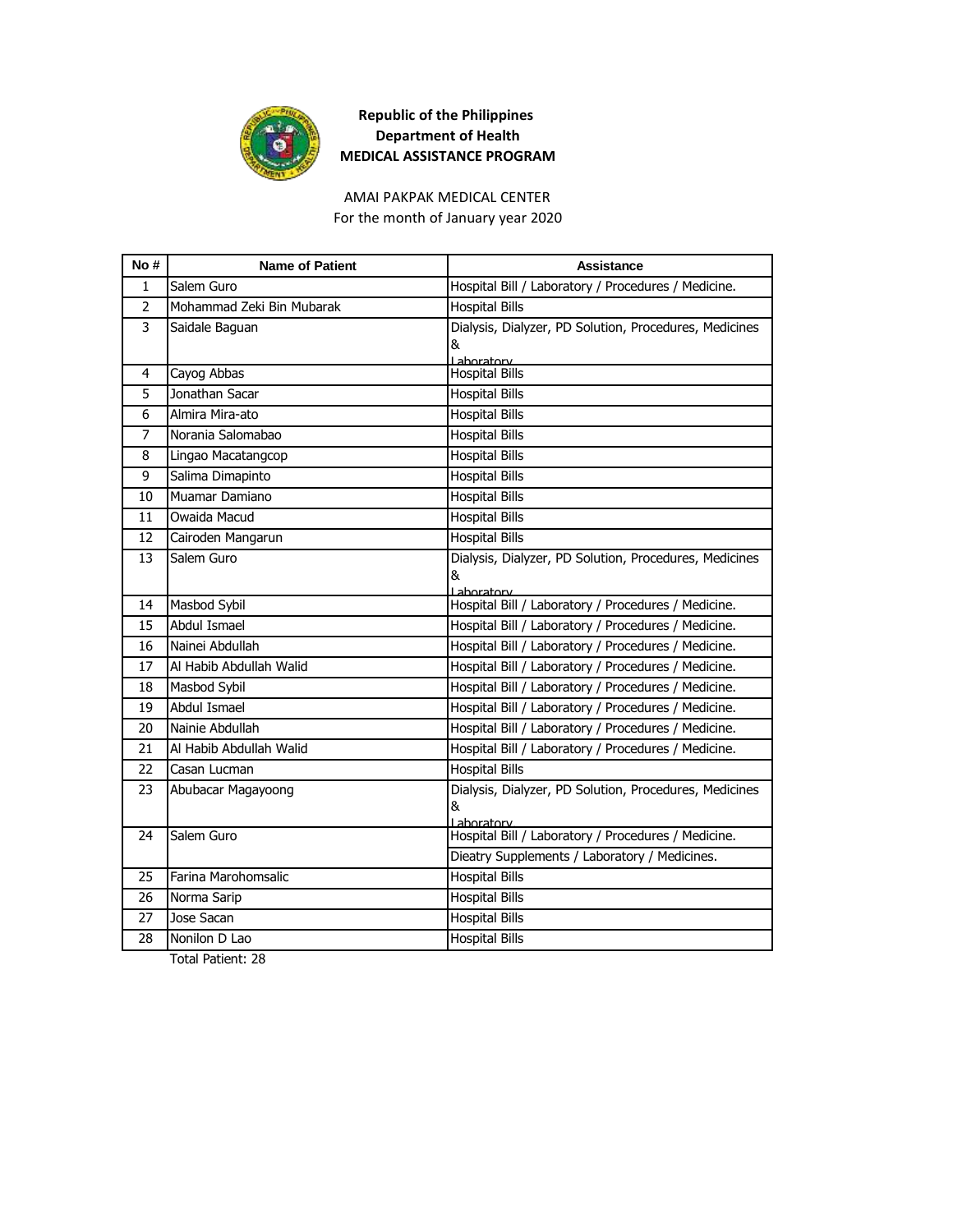

AMAI PAKPAK MEDICAL CENTER

For the month of February year 2020

| No #         | <b>Name of Patient</b>  | <b>Assistance</b>                                                    |
|--------------|-------------------------|----------------------------------------------------------------------|
| $\mathbf{1}$ | Amer B. Guro            | Dialysis, Dialyzer, PD Solution, Procedures, Medicines               |
|              |                         | &                                                                    |
| 2            | Jinan Arham             | Laboratory<br>Hospital bills.                                        |
| 3            | Mangonta War Ameroding  | Dialysis, Dialyzer, PD Solution, Procedures, Medicines               |
|              |                         | &                                                                    |
|              |                         | Laboratory                                                           |
| 4            | Maisara Oti             | Hospital bills.                                                      |
| 5            | Aisah Sumbag Comadug    | Dialysis, Dialyzer, PD Solution, Procedures, Medicines               |
|              |                         | &<br>Laboratory                                                      |
| 6            | Amerodin Mephalangca    | Hospital Bill / Laboratory / Procedures / Medicine.                  |
| 7            | Saadodin Sarip          | Dialysis, Dialyzer, PD Solution, Procedures, Medicines               |
|              |                         | &                                                                    |
| 8            | Amoran Banocag Jr.      | Lahoratory<br>Hospital bills.                                        |
| 9            | Almira Mira-ato         | Chemotherapy & Medicines                                             |
| 10           | Naura D. Bantuas        | Hospital bills.                                                      |
| 11           | Racman Saimah           | Hospital bills.                                                      |
| 12           | Aisah Guro Macasawang   | Dialysis, Dialyzer, PD Solution, Procedures, Medicines               |
|              |                         | &                                                                    |
| 13           | Mohd Hubaib Abubacar    | Lahoratory<br><b>Hospital Bills</b>                                  |
| 14           | Romia Hadji Alawi       | <b>Hospital Bills</b>                                                |
| 15           | Najmia Pandapatan       | <b>Hospital Bills</b>                                                |
| 16           | Juwairiah Magomnang     | <b>Hospital Bills</b>                                                |
| 17           | Amer B. Guro            | Laboratory/Procedures/Medicines.                                     |
| 18           | Nouraldin Malawani Moti | <b>Hospital Bills</b>                                                |
| 19           | Zuhaidah Abdul-gani     | <b>Hospital Bills</b>                                                |
| 20           | Rakim Diamala           | <b>Hospital Bills</b>                                                |
| 21           | Rihanidah Bacsasar      | <b>Medicines</b>                                                     |
| 22           | Kimal S. Usman          | Dialysis, Dialyzer, PD Solution, Procedures, Medicines               |
|              |                         | &                                                                    |
| 23           | Angoyao Madid           | Laboratory<br>Dialysis, Dialyzer, PD Solution, Procedures, Medicines |
|              |                         | &                                                                    |
|              |                         | Laboratory                                                           |
| 24           | Johaira Succor          | <b>Hospital Bills</b>                                                |
| 25           | Nurjannah Eppie         | <b>Hospital Bills</b>                                                |
| 26           | Sahera Linog            | <b>Hospital Bills</b>                                                |
| 27           | Guinar Pantalan         | <b>Hospital Bills</b>                                                |
| 28           | Jalaloden Rashid        | Dialysis, Dialyzer, PD Solution, Procedures, Medicines               |
|              |                         | &<br>Laboratory                                                      |
| 29           | Asnia Dalig             | <b>Hospital Bills</b>                                                |
| 30           | Hidayah Mala            | <b>Hospital Bills</b>                                                |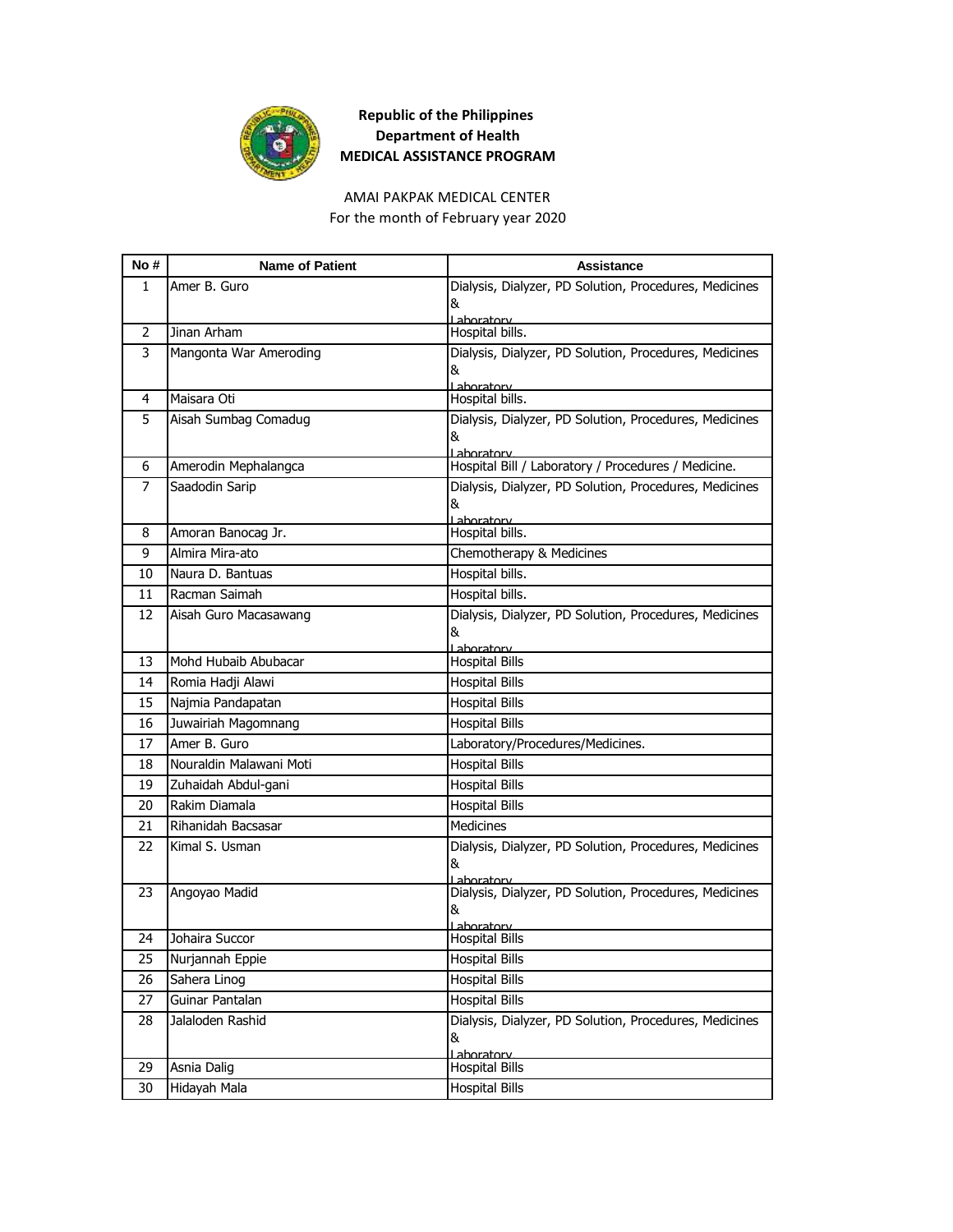| 31 | Hedjara Sani             | Dialysis, Dialyzer, PD Solution, Procedures, Medicines<br>&               |
|----|--------------------------|---------------------------------------------------------------------------|
| 32 | Rashidah Guro            | Laboratory<br><b>Hospital Bills</b>                                       |
| 33 | Mohammad Esidden H Jamil | <b>Hospital Bills</b>                                                     |
| 34 | Hadji Ibrahim Macabangun | Hemodialysis/Medicines/Lab. Procedures.                                   |
| 35 | Noden Guro               | Hospital Bill / Laboratory / Procedures / Medicine.                       |
| 36 | Salem B. Guro            | Dialysis, Dialyzer, PD Solution, Procedures, Medicines<br>&<br>Laboratory |
| 37 | Jalaloden Rashid         | Dialysis, Dialyzer, PD Solution, Procedures, Medicines<br>&<br>Laboratory |
| 38 | Caironisah Magomnang     | Hospital Bill / Laboratory / Procedures / Medicine.                       |
| 39 | Noden Guro               | <b>Medicines</b>                                                          |
| 40 | H Amen Dida-agun         | <b>Hospital Bills</b>                                                     |
| 41 | Asmira Daromimbang       | Dialysis, Dialyzer, PD Solution, Procedures, Medicines<br>&<br>Laboratory |
| 42 | Matungka Bayabas         | <b>Hospital Bills</b>                                                     |
| 43 | Caironisah Magomnang     | <b>Hospital Bills</b>                                                     |
| 44 | Isnairah Monazaman       | <b>Hospital Bills</b>                                                     |
| 45 | Jalaludin Aquam          | <b>Hospital Bills</b>                                                     |
| 46 | Raga Mohammad            | <b>Hospital Bills</b>                                                     |
| 47 | Sohayla Ditual           | <b>Hospital Bills</b>                                                     |
| 48 | Leah Inguito             | <b>Hospital Bills</b>                                                     |
| 49 | Ayiman Bashir            | <b>Hospital Bills</b>                                                     |
| 50 | Salem B. Guro            | Dialysis, Dialyzer, PD Solution, Procedures, Medicines<br>&<br>ahoratory  |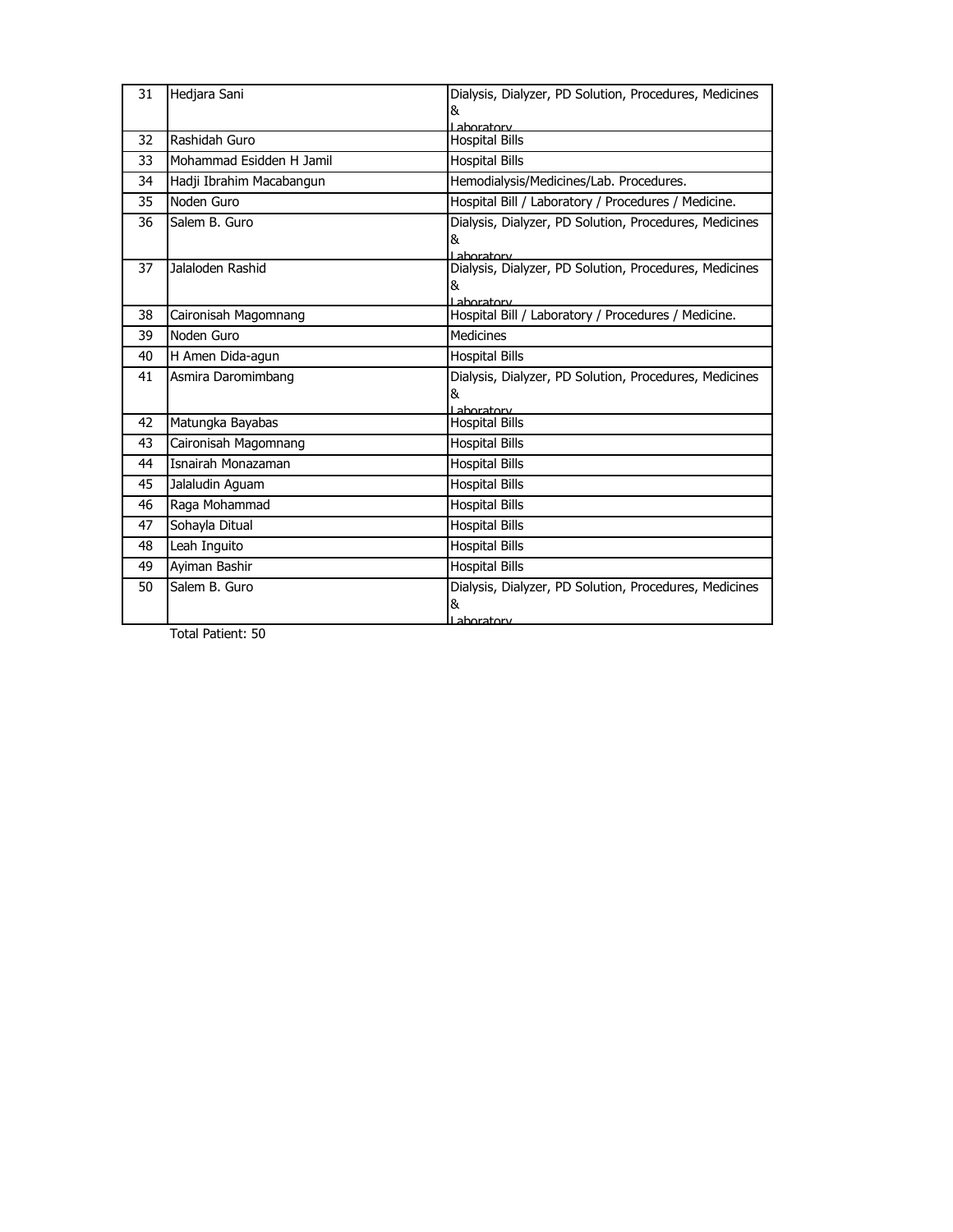

AMAI PAKPAK MEDICAL CENTER For the month of March year 2020

| No# | <b>Name of Patient</b> | Assistance                                                             |
|-----|------------------------|------------------------------------------------------------------------|
| 1   | Saidali Bagoan         | Dialysis, Dialyzer, PD Solution, Procedures, Medicines                 |
|     |                        | &                                                                      |
| 2   | Assad Macarambon       | Laboratory<br><b>Hospital Bills</b>                                    |
| 3   | Mitmug Dipatuan        | <b>Hospital Bills</b>                                                  |
| 4   | Soraida Palagawad      | <b>Hospital Bills</b>                                                  |
| 5   | Noden Guro             | Medicines/Laboratory/Dialysis.                                         |
| 6   | Moner Macarambon       | Dialysis, Dialyzer, PD Solution, Procedures, Medicines                 |
|     |                        | &                                                                      |
| 7   | Haimah Macasalong      | ahoratory<br><b>Hospital Bills</b>                                     |
| 8   | Esnaira Rasay          | Dialysis, Dialyzer, PD Solution, Procedures, Medicines                 |
|     |                        | &                                                                      |
|     |                        | Laboratory                                                             |
| 9   | Camilo Panondi         | Dialysis, Dialyzer, PD Solution, Procedures, Medicines<br>&            |
|     |                        | Laboratory                                                             |
| 10  | Althani Lao            | Dialysis, Dialyzer, PD Solution, Procedures, Medicines                 |
|     |                        | &<br>Laboratory                                                        |
| 11  | Ajma Dirampaten        | Dialysis, Dialyzer, PD Solution, Procedures, Medicines                 |
|     |                        | &                                                                      |
| 12  | Coning Namra           | Laboratory<br>Dialysis, Dialyzer, PD Solution, Procedures, Medicines   |
|     |                        | &                                                                      |
|     |                        | Laboratory                                                             |
| 13  | Habib Pandita          | <b>Hospital Bills</b>                                                  |
| 14  | Macmod A. Madki        | Diagnostic & Lab. Procedures, Dialysis, Medicines &<br>Hospital Bills. |
|     |                        |                                                                        |
| 15  | Oweida Datu Ramos      | Diagnostic & Lab. Procedures, Dialysis, Medicines &                    |
|     |                        | Hospital Bills.                                                        |
| 16  | Hedjarah Abdul         | Dialysis, Dialyzer, PD Solution, Procedures, Medicines                 |
|     |                        | &                                                                      |
| 17  | Dayamon Sulog          | Laboratory<br>Dialysis, Dialyzer, PD Solution, Procedures, Medicines   |
|     |                        | &                                                                      |
| 18  |                        | Laboratory<br>Dialysis, Dialyzer, PD Solution, Procedures, Medicines   |
|     | Rampo Macabanting      | &                                                                      |
|     |                        | Laboratory                                                             |
| 19  | Normalia H. Amin       | Dialysis, Dialyzer, PD Solution, Procedures, Medicines                 |
|     |                        | &<br>Lahoratory                                                        |
| 20  | Ustadj Taha S. Adiong  | Dialysis, Dialyzer, PD Solution, Procedures, Medicines                 |
|     |                        | &                                                                      |
| 21  | Peraco D. Goling       | Lahoratorv<br>Dialysis, Dialyzer, PD Solution, Procedures, Medicines   |
|     |                        | &                                                                      |
|     |                        | <u>l ahoratorv</u>                                                     |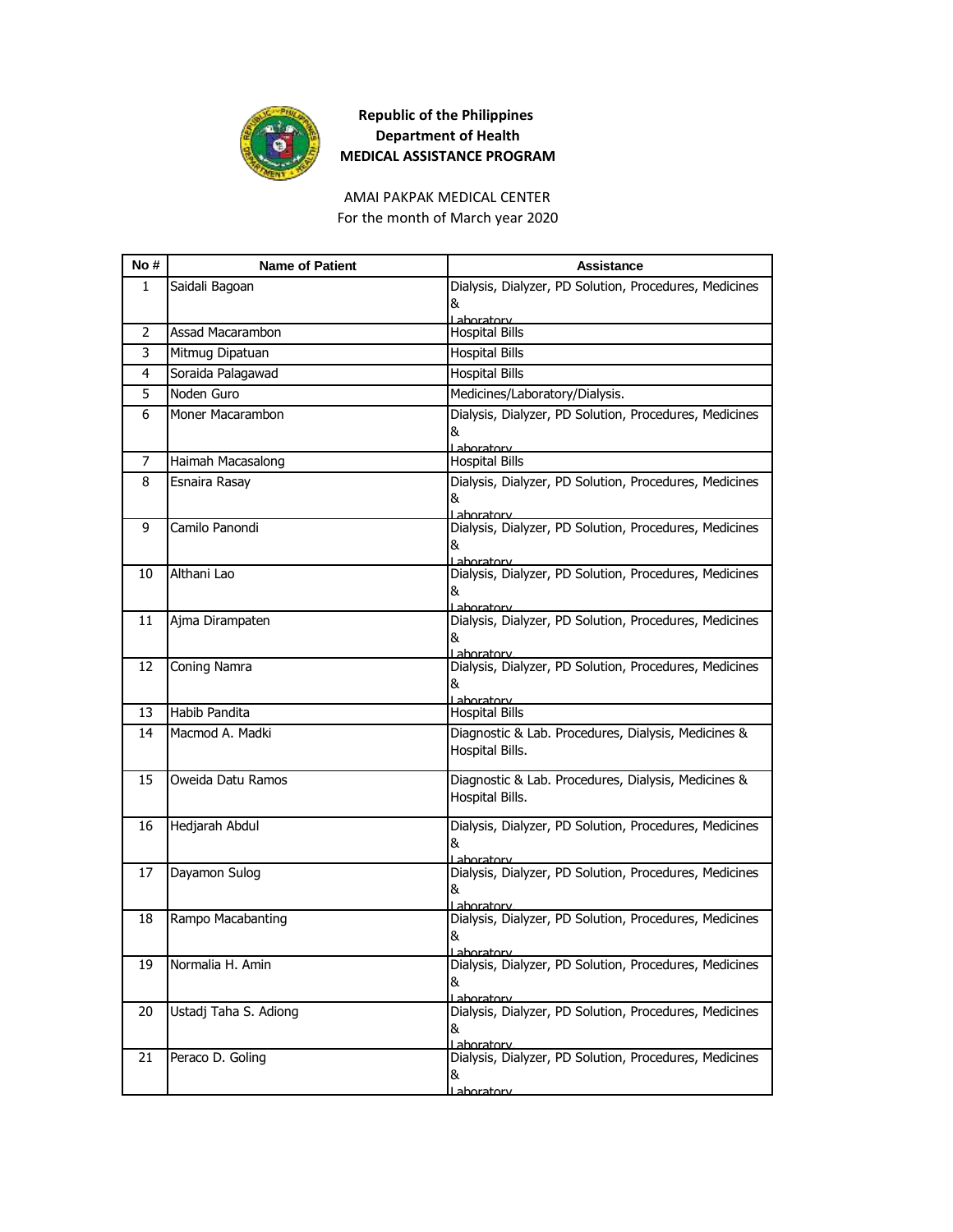| 22 | Nor-ain Tindeg              | Dialysis, Dialyzer, PD Solution, Procedures, Medicines<br>&<br>Laboratory          |
|----|-----------------------------|------------------------------------------------------------------------------------|
| 23 | Manan R. Radiamoda          | Dialysis, Dialyzer, PD Solution, Procedures, Medicines<br>&<br><u>l ahoratory </u> |
| 24 | Angoyao Madid               | Dialysis, Dialyzer, PD Solution, Procedures, Medicines<br>&<br>Laboratory          |
| 25 | Kaharoden Abdulrachman      | Dialysis, Dialyzer, PD Solution, Procedures, Medicines<br>&<br>Laboratory          |
| 26 | Abdulghaffur Mamalo         | <b>Hospital Bills</b>                                                              |
| 27 | Juhanisah Macapanton        | <b>Hospital Bills</b>                                                              |
| 28 | Albari Magomnang            | Dialysis, Dialyzer, PD Solution, Procedures, Medicines<br>&<br>Laboratory          |
| 29 | Moda H. Casan               | Hospital Bills                                                                     |
| 30 | Aldrin Abellanosa           | <b>Hospital Bills</b>                                                              |
| 31 | Eduardo Estoista            | Dialysis, Dialyzer, PD Solution, Procedures, Medicines<br>&<br>Laboratory          |
| 32 | Almerah Diator              | Dialysis, Dialyzer, PD Solution, Procedures, Medicines<br>&<br><u>l aboratory</u>  |
| 33 | Omairah Bakabir Cadidato    | Dialysis, Dialyzer, PD Solution, Procedures, Medicines<br>&<br><u>l aboratorv</u>  |
| 34 | Ayesah Cosain               | Dialysis, Dialyzer, PD Solution, Procedures, Medicines<br>&<br>Laboratory          |
| 35 | Mariam Diploma              | <b>Hospital Bills</b>                                                              |
| 36 | Dayamon Saripada            | Dialysis, Dialyzer, PD Solution, Procedures, Medicines<br>&<br>Laboratory          |
| 37 | Aliakbar Angne              | Dialysis, Dialyzer, PD Solution, Procedures, Medicines<br>&<br>Lahoratory          |
| 38 | Puromala Mimbisa            | Dialysis, Dialyzer, PD Solution, Procedures, Medicines<br>&<br>Laboratory          |
| 39 | Nasibah Mitoker             | <b>Hospital Bills</b>                                                              |
| 40 | Anisah Usngan               | Dialysis, Dialyzer, PD Solution, Procedures, Medicines<br>&<br>Laboratory          |
| 41 | Roel M. Otto                | Dialysis, Dialyzer, PD Solution, Procedures, Medicines<br>&<br>Lahoratory          |
| 42 | Rasad Diamla                | <b>Hospital Bills</b>                                                              |
| 43 | Zoraidah Lidasan            | Dialysis, Dialyzer, PD Solution, Procedures, Medicines<br>&<br>Laboratory          |
| 44 | Yusoph Buleg                | Dialysis, Dialyzer, PD Solution, Procedures, Medicines<br>&<br>Laboratory          |
| 45 | Abdullatip Rascal           | Dialysis, Dialyzer, PD Solution, Procedures, Medicines<br>&<br>Laboratory          |
| 46 | Amer B. Guro                | Hemodialysis/Medicines/Lab. Procedures.                                            |
| 47 | Hadji Rasul Hadji Ebrahim   | Dialysis, Dialyzer, PD Solution, Procedures, Medicines<br>&<br>Laboratory          |
| 48 | Abdul Mohaimen Hadji Yassin | <b>Hospital Bills</b>                                                              |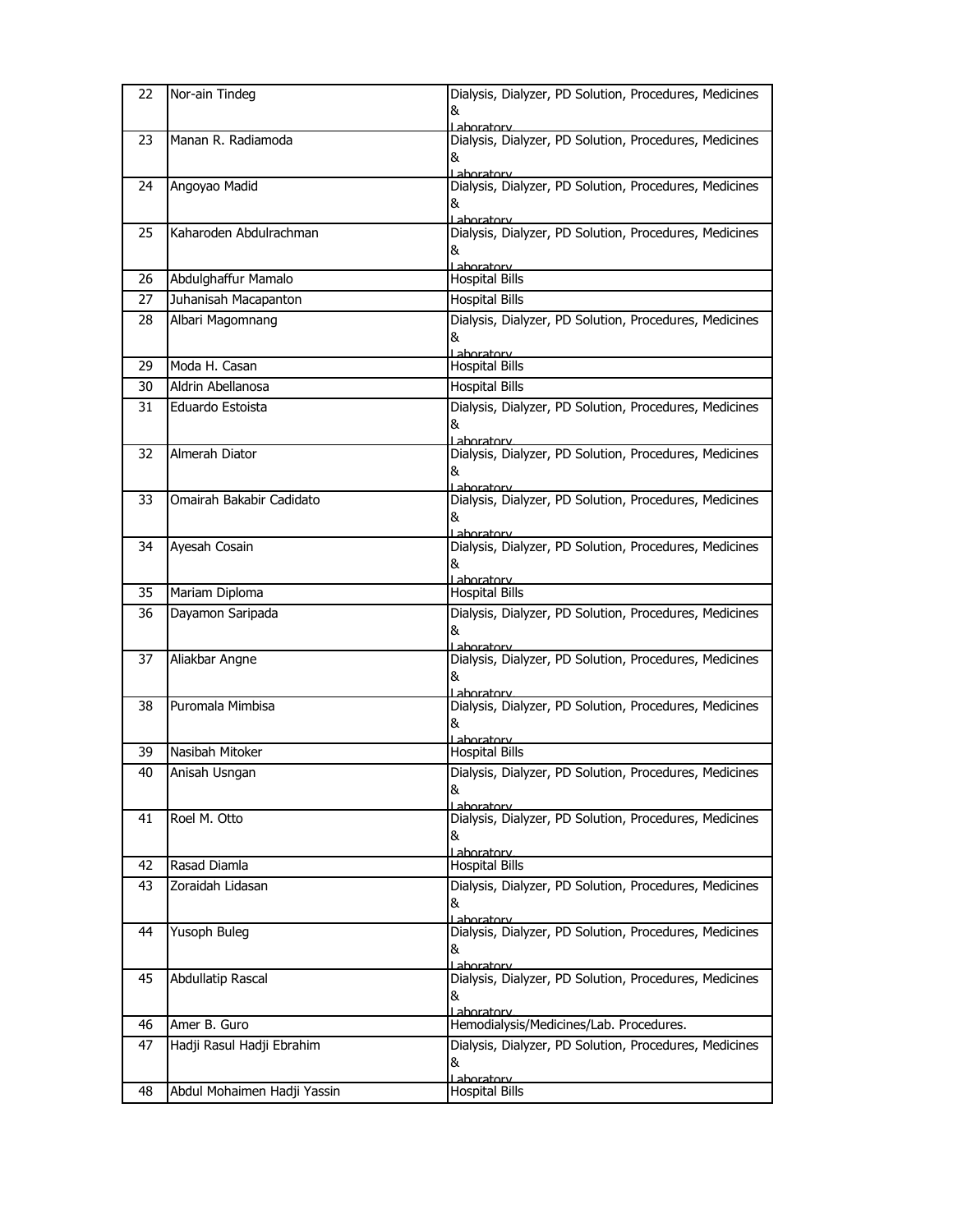| 49 | <b>Baicon Rascal</b>         | Dialysis, Dialyzer, PD Solution, Procedures, Medicines<br>&<br>ahoratory  |
|----|------------------------------|---------------------------------------------------------------------------|
| 50 | Ashari Amama.                | Dialysis, Dialyzer, PD Solution, Procedures, Medicines<br>&<br>Laboratory |
| 51 | Baby Boy Bagro               | <b>Hospital Bills</b>                                                     |
| 52 | Saramina Carim               | Dialysis, Dialyzer, PD Solution, Procedures, Medicines<br>&<br>Lahoratory |
| 53 | Nelson Marabong              | <b>Hospital Bills</b>                                                     |
| 54 | <b>Bilal Ahmad</b>           | <b>Hospital Bills</b>                                                     |
| 55 | Sayambai Masnar              | Dialysis, Dialyzer, PD Solution, Procedures, Medicines<br>&<br>aboratory  |
| 56 | Magayoong Abubacar           | Dialysis, Dialyzer, PD Solution, Procedures, Medicines<br>&<br>Laboratory |
| 57 | Mohammad Guro                | Diagnostic & Lab. Procedures, Dialysis, Medicines &<br>Hospital Bills.    |
| 58 | Jamillah R. Saiben           | Diagnostic & Lab. Procedures, Dialysis, Medicines &<br>Hospital Bills.    |
| 59 | Johaimah D. Ampuan           | Diagnostic & Lab. Procedures, Dialysis, Medicines &<br>Hospital Bills.    |
| 60 | Nor-ain Tindeg               | Diagnostic & Lab. Procedures, Dialysis, Medicines &<br>Hospital Bills.    |
| 61 | Wendygren Alawi              | Hospital Bill / Laboratory / Procedures / Medicine.                       |
| 62 | Salem B. Guro                | Medicines / Dialysis.                                                     |
| 63 | Salic Itolay Comacasar       | <b>Medicines</b>                                                          |
| 64 | Norania Linog.               | Medicines / Dialysis.                                                     |
| 65 | Johaira Succor               | Laboratory and Medicines                                                  |
| 66 | Noden S. Guro                | Laboratory/Procedures/Medicines.                                          |
| 67 | Janaisa Osngan               | <b>Hospital Bills</b>                                                     |
| 68 | Maura Luis                   | <b>Hospital Bills</b>                                                     |
| 69 | Sapia Diator                 | <b>Hospital Bills</b>                                                     |
| 70 | Basher Adil Ismael           | <b>Hospital Bills</b>                                                     |
| 71 | Sittie Saimah Rimbang        | <b>Hospital Bills</b>                                                     |
| 72 | Sittie Yasniah Basher        | <b>Hospital Bills</b>                                                     |
| 73 | Samima Lomala                | <b>Hospital Bills</b>                                                     |
| 74 | Saliha Macacuna-hadji Nasser | <b>Hospital Bills</b>                                                     |
| 75 | Daniah Masbud                | <b>Hospital Bills</b>                                                     |
| 76 | Arpa Mambuay                 | <b>Hospital Bills</b>                                                     |
| 77 | Mohaimen Abdullah            | Dialysis, Dialyzer, PD Solution, Procedures, Medicines<br>&<br>Lahoratory |
| 78 | Rainier U. Arumpac           | Diagnostic & Lab. Procedures, Dialysis, Medicines &<br>Hospital Bills.    |
| 79 | Jamaya Acoon                 | Hospital Bill / Laboratory / Procedures / Medicine.                       |
| 80 | Jamayca Acoon                | Hospital Bill / Laboratory / Procedures / Medicine.                       |
| 81 | Coning Namra                 | Hospital bills / Medicines.                                               |
| 82 | Diabo Naseef Mangotara       | Hospital bills.                                                           |
| 83 | Esnairah Rasay               | Dialysis, Dialyzer, PD Solution, Procedures, Medicines<br>&               |
|    |                              | <u>Laboratory</u>                                                         |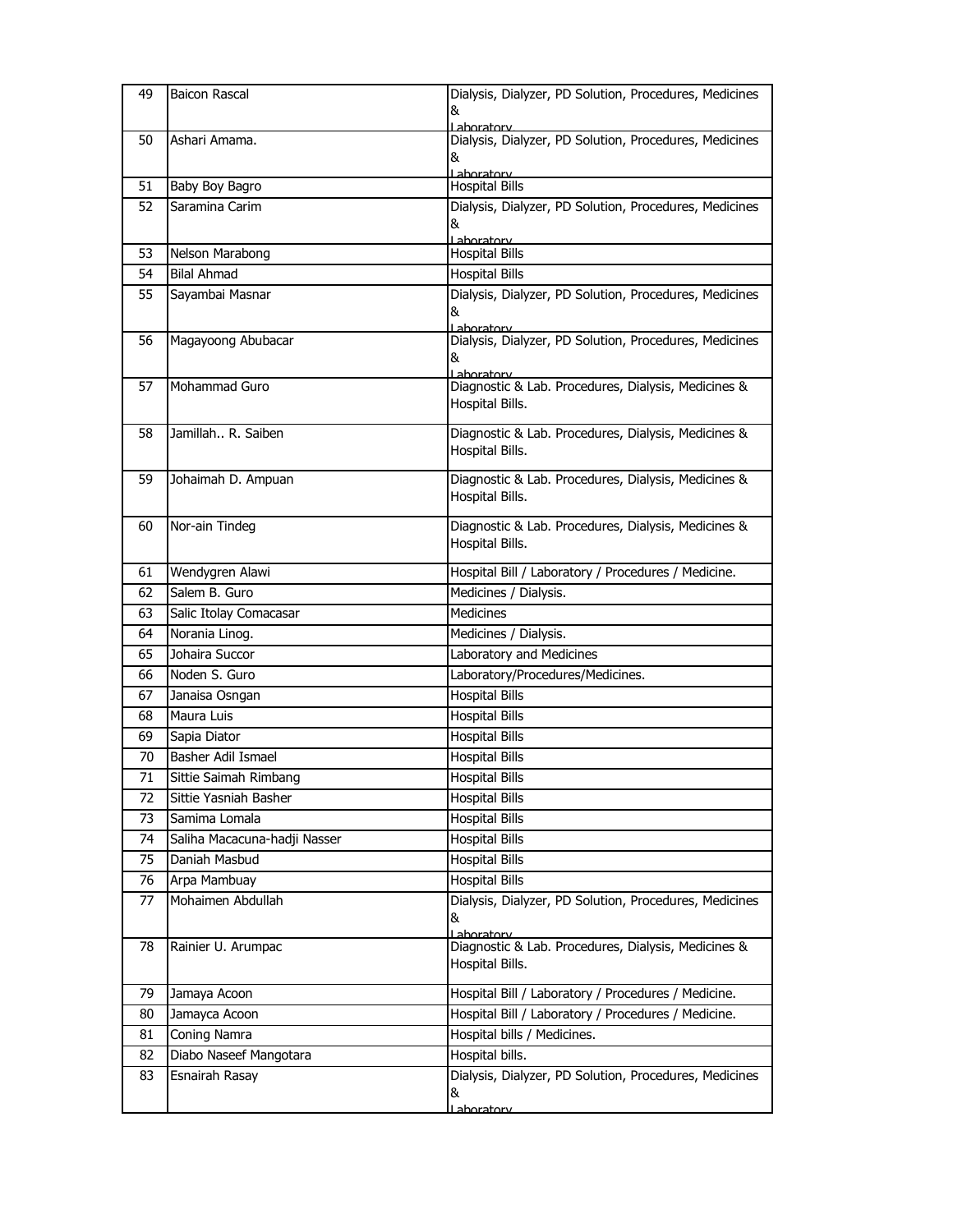| 84  | Habib Pandita            | Dialysis, Dialyzer, PD Solution, Procedures, Medicines<br>&<br>ahoratory          |
|-----|--------------------------|-----------------------------------------------------------------------------------|
| 85  | Jalaloden Rashid         | Dialysis, Dialyzer, PD Solution, Procedures, Medicines<br>&<br>Laboratory         |
| 86  | Maulan D. Amerol         | Dialysis, Dialyzer, PD Solution, Procedures, Medicines<br>&<br><u>l aboratory</u> |
| 87  | Peraco D. Goling         | Dialysis, Dialyzer, PD Solution, Procedures, Medicines<br>&<br>Laboratory         |
| 88  | Rampo Macabanting        | Dialysis, Dialyzer, PD Solution, Procedures, Medicines<br>&<br>aboratory          |
| 89  | Rocman Serad Natangcop   | Dialysis, Dialyzer, PD Solution, Procedures, Medicines<br>&<br>Laboratory         |
| 90  | Salem Dangcal            | Dialysis, Dialyzer, PD Solution, Procedures, Medicines<br>&<br>Laboratory         |
| 91  | Salem Guro               | Dialysis, Dialyzer, PD Solution, Procedures, Medicines<br>&<br>Laboratory         |
| 92  | <b>Abdullatip Rascal</b> | Dialysis, Dialyzer, PD Solution, Procedures, Medicines<br>&<br>Laboratory         |
| 93  | Ajma Dirampaten          | Dialysis, Dialyzer, PD Solution, Procedures, Medicines<br>&<br>Laboratory         |
| 94  | Albari Magomnang         | Dialysis, Dialyzer, PD Solution, Procedures, Medicines<br>&<br>Laboratory         |
| 95  | Almerah Diator           | Dialysis, Dialyzer, PD Solution, Procedures, Medicines<br>&<br>Laboratory         |
| 96  | Angoyao Madid            | Dialysis, Dialyzer, PD Solution, Procedures, Medicines<br>&<br>Laboratory         |
| 97  | Anidah Dangcal           | CT Scan.                                                                          |
| 98  | Asnar Andurahim          | Dialysis, Dialyzer, PD Solution, Procedures, Medicines<br>&<br>Laboratory         |
| 99  | Asraf Baloto             | Hospital bills.                                                                   |
| 100 | <b>Baicon Rascal</b>     | Hospital bills.                                                                   |
| 101 | Magdali Masbud           | <b>Hospital Bills</b>                                                             |
| 102 | Abdamera Amer            | <b>Hospital Bills</b>                                                             |
| 103 | Potrisam Abdullah        | <b>Hospital Bills</b>                                                             |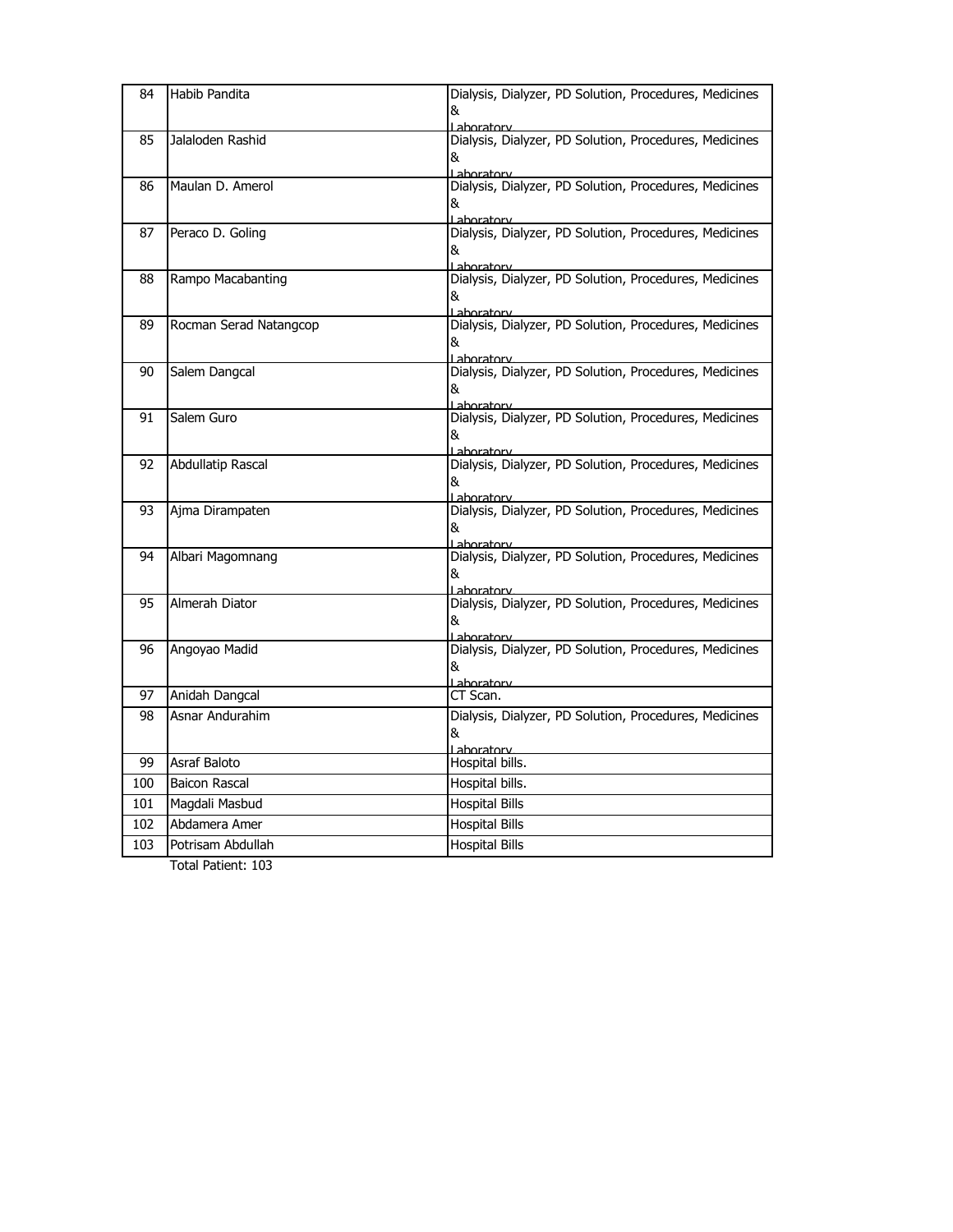

AMAI PAKPAK MEDICAL CENTER For the month of April year 2020

| No#          | <b>Name of Patient</b>     | <b>Assistance</b>                                                                              |
|--------------|----------------------------|------------------------------------------------------------------------------------------------|
| $\mathbf{1}$ | Roden Guba                 | Diagnostic Procedure / Hospital Bill / Chemotheraphy /<br>Laboratory / Procedures / Medicines. |
| 2            | Mirpha M Sangcopan         | Diagnostic Procedure / Hospital Bill / Chemotheraphy /<br>Laboratory / Procedures / Medicines. |
| 3            | Joainah A. Paunte          | Hospital bills / Medicines.                                                                    |
| 4            | Abdul Hidjarah             | Medicines/Dialysis                                                                             |
| 5            | Abdullah Mohaimen          | Medicines/Dialysis                                                                             |
| 6            | Abobacar Paingco           | Medicines/Dialysis                                                                             |
| 7            | Alao Ampatau               | Dialysis                                                                                       |
| 8            | Amer B. Guro               | <b>Dialysis</b>                                                                                |
| 9            | Hadji Ebrahim Hadji Rasult | Dialysis                                                                                       |
| 10           | Hadji Samad Campong        | Dialysis                                                                                       |
| 11           | Maamon B. Mindalano        | <b>Dialysis</b>                                                                                |
| 12           | Macmod A. Diamel           | Dialysis                                                                                       |
| 13           | Macmod A. Madki            | Medicines/Dialysis                                                                             |
| 14           | Merpha M. Sangcopan        | Dialysis                                                                                       |
| 15           | Moner M. Sumpingan         | Dialysis                                                                                       |
| 16           | Morrah Aleem Tangcowal     | <b>Dialysis</b>                                                                                |
| 17           | Noden S. Guro              | Medicines And Laboratory Procedures                                                            |
| 18           | Norain Abbastindeg         | Medicines/Dialysis                                                                             |
| 19           | Peraco D. Goling           | Dialysis                                                                                       |
| 20           | Puromala Mimbisa           | Medicines/Dialysis                                                                             |
| 21           | Roden Guba                 | <b>Dialysis</b>                                                                                |
| 22           | Sayambai Masnar            | Dialysis                                                                                       |
| 23           | Ustadj Taha S. Adiong      | Dialysis                                                                                       |
| 24           | Zenaida G. Saligoin        | <b>Dialysis</b>                                                                                |
| 25           | Aisah Mamalampak           | Dialysis.                                                                                      |
| 26           | Alifahmy Hassan            | Dialysis.                                                                                      |
| 27           | Arafat Mandangan           | Food Supplements/Medical Assistance.                                                           |
| 28           | Magayoong Abubacar         | Dialysis.                                                                                      |
| 29           | Montia Didaagon            | Dialysis.                                                                                      |
| 30           | Saramina Dimakuta Carim    | Dialysis.                                                                                      |
| 31           | Soraida Lidasan            | Dialysis.                                                                                      |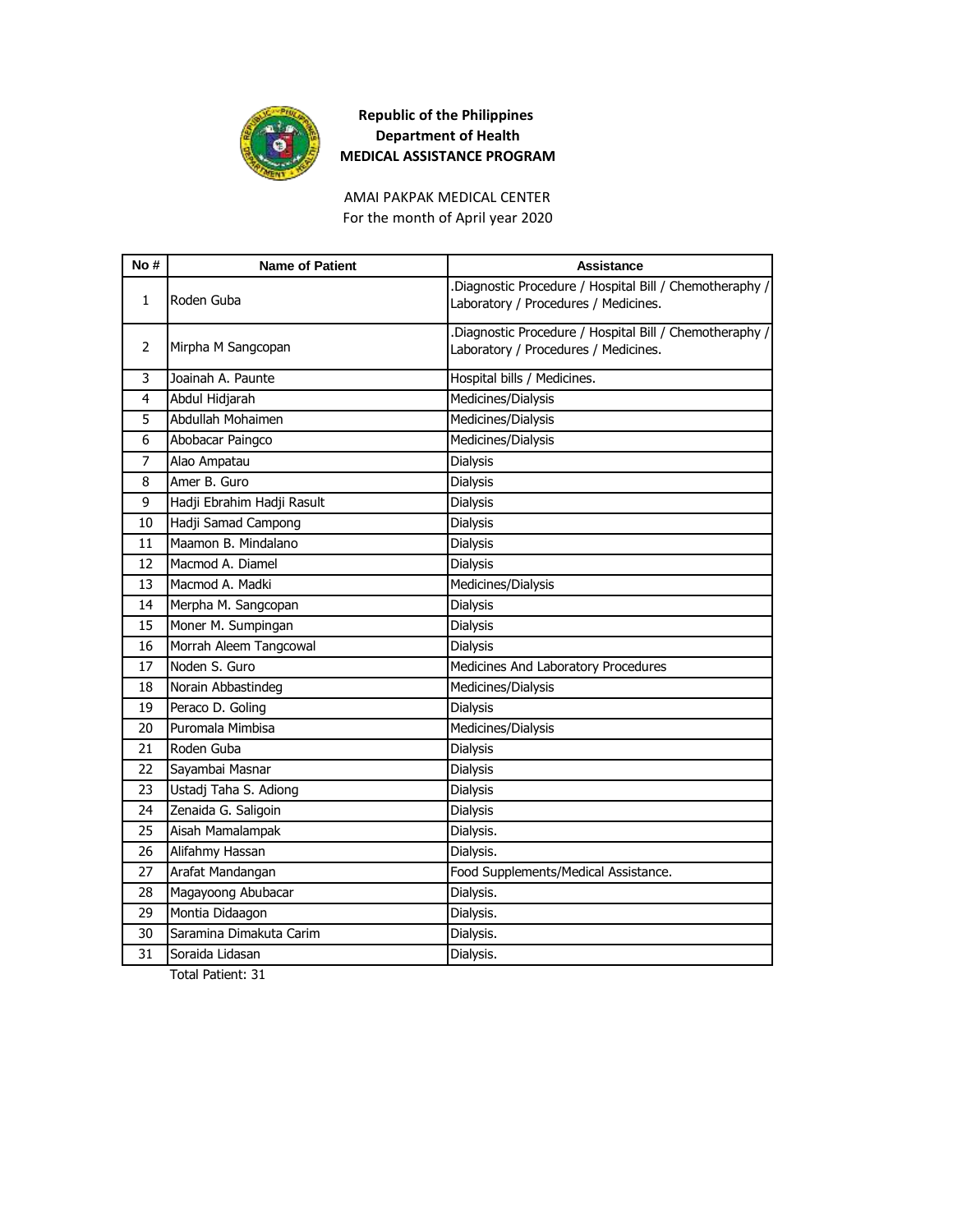

For the month of May year 2020 AMAI PAKPAK MEDICAL CENTER

| No# | <b>Name of Patient</b>      | <b>Assistance</b>                                                                                                                    |
|-----|-----------------------------|--------------------------------------------------------------------------------------------------------------------------------------|
| 1   | Abdul Mike Sarip            | Dialysis.                                                                                                                            |
| 2   | Anisha Usngan               | Dialysis.                                                                                                                            |
| 3   | Ashari S. Amama             | Dialysis.                                                                                                                            |
| 4   | Dayamon Sulog               | Dialysis.                                                                                                                            |
| 5   | Dida-agun Gilia Ponso       | Dialysis.                                                                                                                            |
| 6   | H. Ibrahim Macabangun       | Dialysis.                                                                                                                            |
| 7   | Hedjara Sabir               | Dialysis.                                                                                                                            |
| 8   | Johaimah D. Ampuan          | Dialysis.                                                                                                                            |
| 9   | Jonathan Sacar              | Hospital bills.                                                                                                                      |
| 10  | Manan R. Radiamoda          | Dialysis.                                                                                                                            |
| 11  | Mohammad Datuimam           | Dialysis.                                                                                                                            |
| 12  | Nashida Alonto              | Dialysis.                                                                                                                            |
| 13  | Salahodin Rasamala Darainon | Dialysis.                                                                                                                            |
| 14  | Oweida T. Datu Ramos        | Dialysis, Hospital Bill, Laboratory Procedure, Diagnostic<br>Procedure, Medicine.                                                    |
| 15  | Allan Camama                | Hospital Bills/Dialysis/Medicines.                                                                                                   |
| 16  | Anisah Usngan               | Dialysis.                                                                                                                            |
| 17  | Bashary Tamano              | Dialysis.                                                                                                                            |
| 18  | Farida B. Ador              | Dialysis.                                                                                                                            |
| 19  | Jamel R. Macapanton         | Dialysis.                                                                                                                            |
| 20  | Jamil Suenan                | Dialysis.                                                                                                                            |
| 21  | Jamila Maruhom              | Hospital Bills/Dialysis/Medicines.                                                                                                   |
| 22  | Kimal Sacar Usman           | Dialysis.                                                                                                                            |
| 23  | Lumna Magator               | Dialysis.                                                                                                                            |
| 24  | Norania U. Linog            | Dialysis.                                                                                                                            |
| 25  | Portrisam Guinar Abdullah   | Hospital bills.                                                                                                                      |
| 26  | Roel Morris Otto            | Dialysis.                                                                                                                            |
| 27  | Rufaidah Alawi              | Dialysis.                                                                                                                            |
| 28  | Tomara Macabuta             | Hospital bills.                                                                                                                      |
| 29  | Ustadz Taha Adiong          | dialysis/chemotherapy/hospital<br>bills/laboratory/procedures/diagnostic<br>procedures/medicines                                     |
| 30  | Oranggaga Tomara            | dialysis/chemotherapy/hospital<br>bills/laboratory/procedures/diagnostic<br>procedures/medicines                                     |
| 31  | Paisal Diampuan             | hospital bills/procedures/diagnostic                                                                                                 |
| 32  | Lumna Magator               | procedures/laboratory/medicines.<br>dialysis/chemotherapy/hospital<br>bills/laboratory/procedures/diagnostic<br>nrocedures/medicines |
| 33  | Rocma Serad Natangcop       | Dialysis/Medicines/Laboratory.                                                                                                       |
| 34  | Hedjarah Abdul              | dialysis/diagnostic<br>procedures/lab.procedures/medicines.                                                                          |
| 35  | Zacariya P. Hadji Salic     | hospital bills/dialysis/medicines/diagnostic<br>procedures/lab.procedures.                                                           |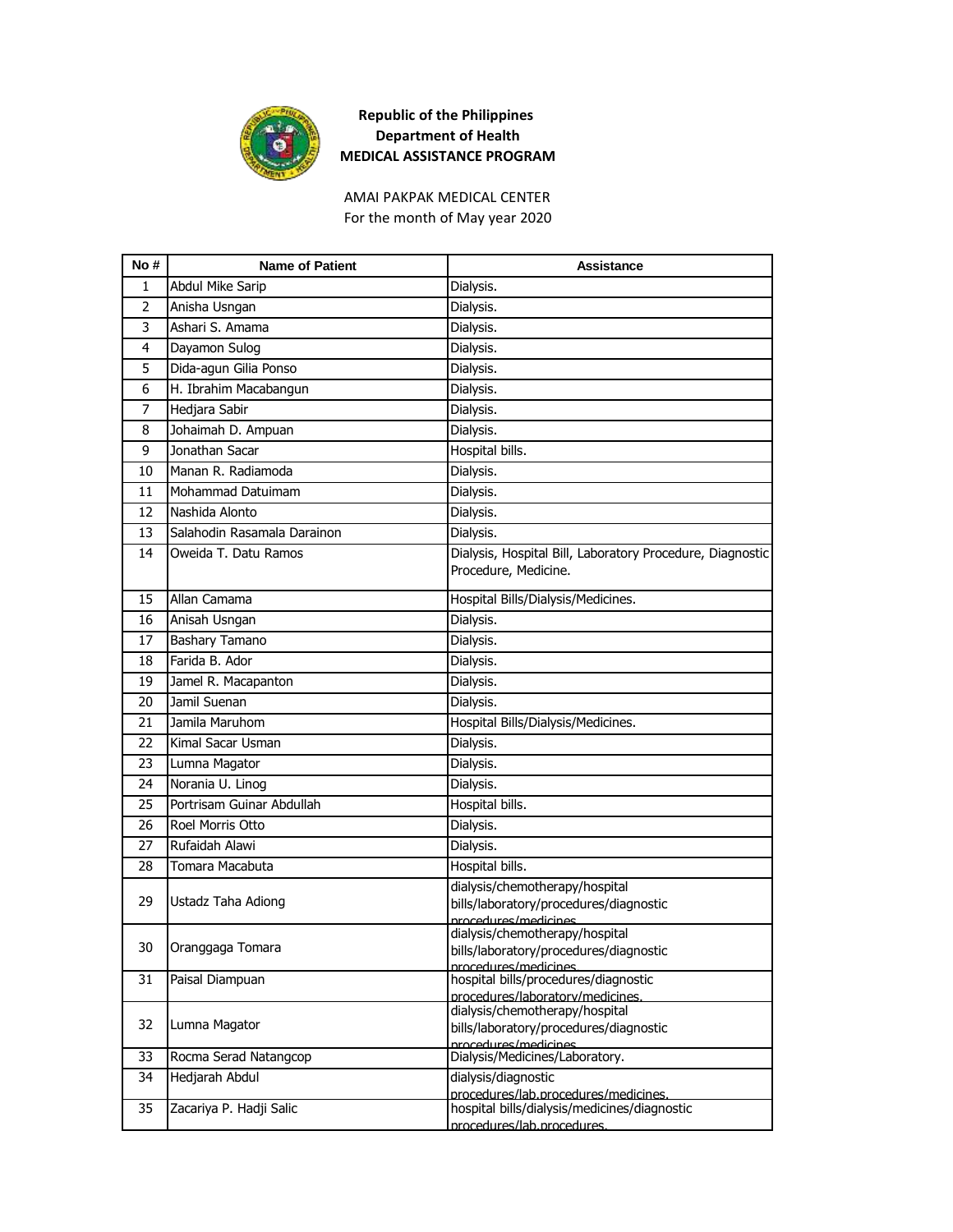| 36 | Aminola Bongaros       | Dialysis, Dialyzer, PD Solution, Procedures, Medicines<br>&<br>Laboratory  |
|----|------------------------|----------------------------------------------------------------------------|
| 37 | Asmira Daromimbang     | Dialysis, Dialyzer, PD Solution, Procedures, Medicines<br>&<br>Laboratory  |
| 38 | Ayesah Esmail          | Dialysis, Dialyzer, PD Solution, Procedures, Medicines<br>&<br>Lahoratory  |
| 39 | Caironisah Magomnang   | Hospital bills / Medicines.                                                |
| 40 | Hadji Salic Zacariya   | Dialysis, Dialyzer, PD Solution, Procedures, Medicines<br>&<br>Laboratory  |
| 41 | Jamillah Saiban        | Dialysis, Dialyzer, PD Solution, Procedures, Medicines<br>&<br>Lahoratory  |
| 42 | Macakiling Domadalud   | Dialysis, Dialyzer, PD Solution, Procedures, Medicines<br>&<br>Lahoratory  |
| 43 | Moner Macarambon       | Dialysis, Dialyzer, PD Solution, Procedures, Medicines<br>&<br>Laboratory  |
| 44 | Nahla Amer             | Dialysis, Dialyzer, PD Solution, Procedures, Medicines<br>&<br>Lahoratory  |
| 45 | Naquisha Mindalano     | Hospital bills / Medicines.                                                |
| 46 | Norania M. Ampuan      | Dialysis, Dialyzer, PD Solution, Procedures, Medicines<br>&<br>Laboratory  |
| 47 | Radi Amoda Calil       | Dialysis, Dialyzer, PD Solution, Procedures, Medicines<br>&<br>Lahoratory  |
| 48 | <b>Talib Saanoding</b> | Dialysis, Dialyzer, PD Solution, Procedures, Medicines<br>&<br>Laboratory  |
| 49 | Yusoph Bulig           | Dialysis, Dialyzer, PD Solution, Procedures, Medicines<br>&<br>I ahoratory |
| 50 | Nodel Sari Guro        | Diagnostic & Lab. Procedures, Dialysis, Medicines &<br>Hospital Bills.     |
| 51 | Manan R. Radiamora     | Diagnostic & Lab. Procedures, Dialysis, Medicines &<br>Hospital Bills.     |
| 52 | Tugaya Puntahan Tabua  | Diagnostic & Lab. Procedures, Dialysis, Medicines &<br>Hospital Bills.     |
| 53 | Tugaya Puntahan Tabua  | Diagnostic & Lab. Procedures, Dialysis, Medicines &<br>Hospital Bills.     |
| 54 | Mirpha M Sangcopan     | Dialysis, Dialyzer, PD Solution, Procedures, Medicines<br>&<br>Laboratory  |
|    |                        |                                                                            |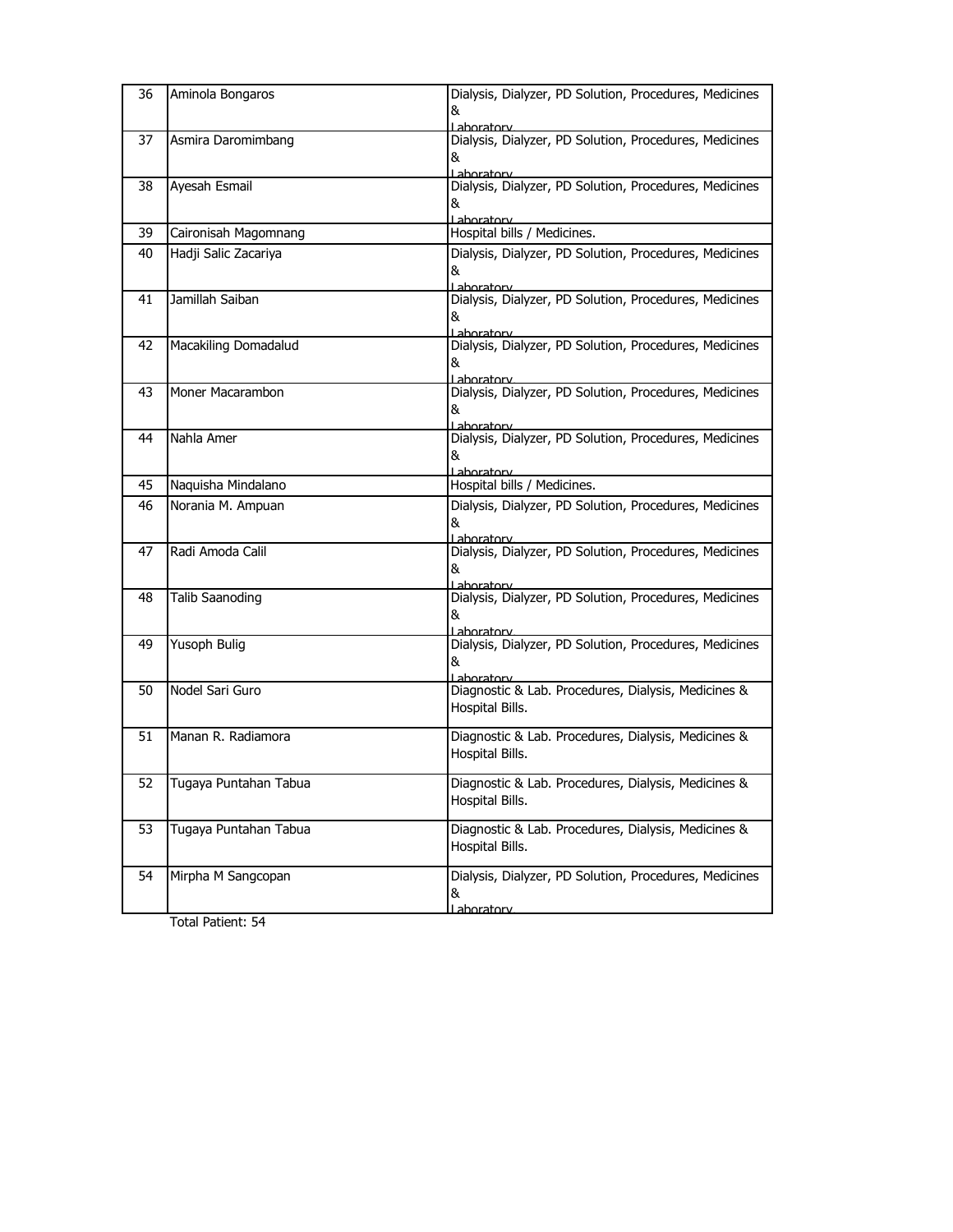

AMAI PAKPAK MEDICAL CENTER For the month of June year 2020

| No #           | <b>Name of Patient</b>   | Assistance                                                                 |
|----------------|--------------------------|----------------------------------------------------------------------------|
| $\mathbf{1}$   | Aniya Sangcopan Magarang | Hospital bills / Medicines.                                                |
| $\mathcal{P}$  | Sunang Bantaan           | Hospital bills.                                                            |
| 3              | Tugaya Puntahan Tabua    | Hospital bills.                                                            |
| 4              | Pandita Habib Sarib      | Diagnostic & Lab. Procedures, Dialysis, Medicines &<br>Hospital Bills.     |
| 5              | Camilo Panondi           | Diagnostic & Lab. Procedures, Dialysis, Medicines &<br>Hospital Bills.     |
| 6              | Hedjarah Ibra            | Dialysis, Dialyzer, PD Solution, Procedures, Medicines<br>&<br>I ahoratory |
| $\overline{7}$ | Jalaloden Rashid         | Dialysis, Dialyzer, PD Solution, Procedures, Medicines<br>&<br>I aboratory |
| 8              | Raisah Noor Abdullah     | Hospital bills.                                                            |
| 9              | Noden S. Guro            | Hospital Bill / Laboratory / Procedures / Medicine.                        |
| 10             | Jamila Maruhom           | Dialysis/Hospital bills.                                                   |
| 11             | Macmod A. Diamel         | Diagnostic & Lab. Procedures, Dialysis, Medicines &<br>Hospital Bills.     |
| 12             | Oter M. Acob             | Diagnostic & Lab. Procedures, Dialysis, Medicines &<br>Hospital Bills.     |
| 13             | Dimarun Amerol           | Diagnostic & Lab. Procedures, Dialysis, Medicines &<br>Hospital Bills.     |
| 14             | Aisha Nasser             | Diagnostic & Lab. Procedures, Dialysis, Medicines &<br>Hospital Bills.     |
| 15             | Sinoden Cali Saruang     | Diagnostic & Lab. Procedures, Dialysis, Medicines &<br>Hospital Bills.     |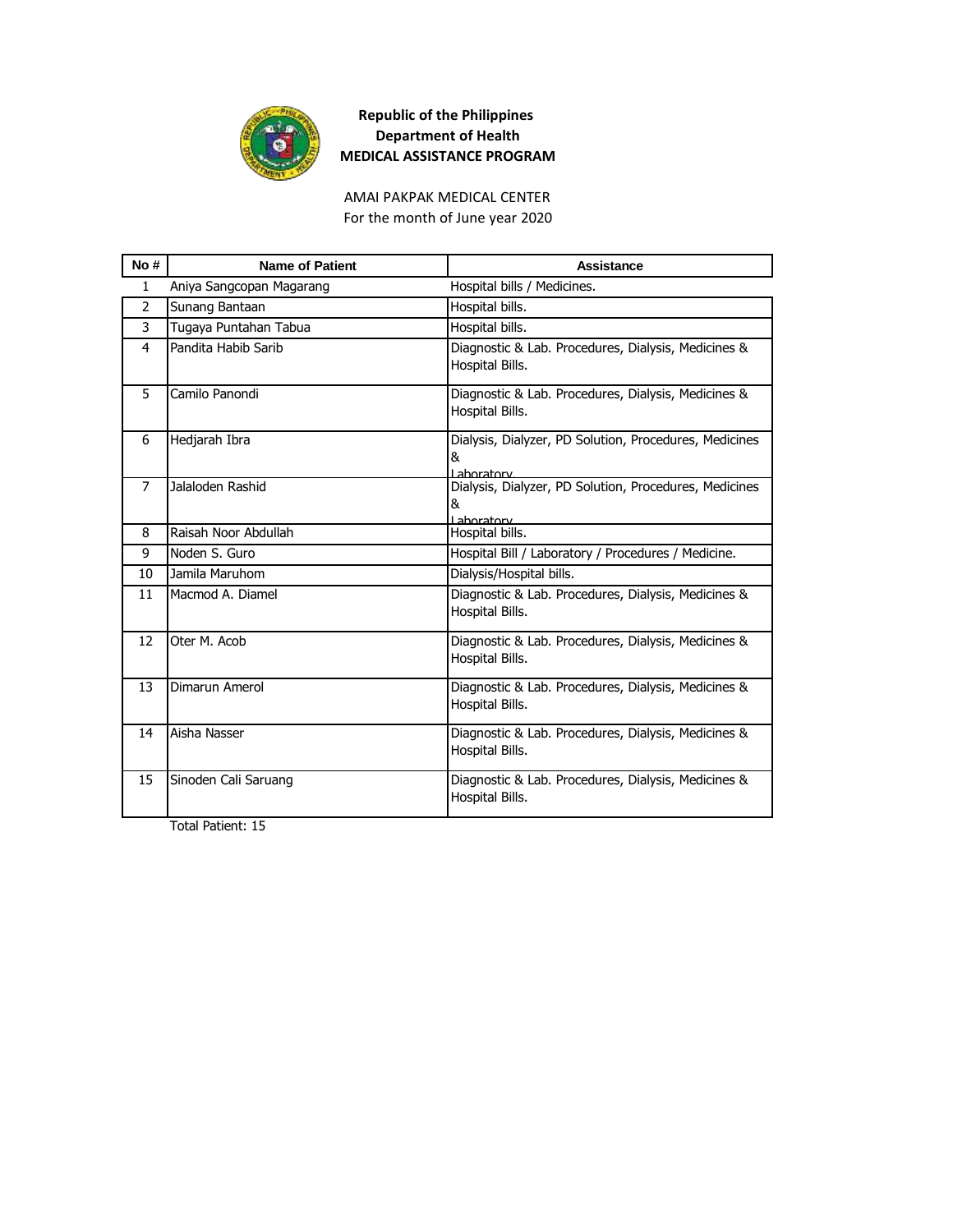

AMAI PAKPAK MEDICAL CENTER For the month of July year 2020

| No # | <b>Name of Patient</b>      | <b>Assistance</b>                                                      |
|------|-----------------------------|------------------------------------------------------------------------|
| 1    | Johary Dalupang Hadji Jamel | 2. Dialysis/Dialyzer/Medicines/Laboratory/Hospital Bill.               |
| 2    | Jamila C. Noor              | 2. Dialysis/Dialyzer/Medicines/Laboratory/Hospital Bill.               |
| 3    | Pelaez S. Macarambon        | Diagnostic & Lab. Procedures, Dialysis, Medicines &<br>Hospital Bills. |
| 4    | Aisha Nasser                | Diagnostic & Lab. Procedures, Dialysis, Medicines &<br>Hospital Bills. |
| 5    | Ustadj Taha S. Adiong       | Diagnostic & Lab. Procedures, Dialysis, Medicines &<br>Hospital Bills. |
| 6    | Pandito Habib Sarip         | Diagnostic & Lab. Procedures, Dialysis, Medicines &<br>Hospital Bills. |
| 7    | Jamila Maruhom              | Diagnostic & Lab. Procedures, Dialysis, Medicines &<br>Hospital Bills. |
| 8    | Hanifah R. Macapaar         | Diagnostic & Lab. Procedures, Dialysis, Medicines &<br>Hospital Bills. |
| 9    | Arafat Mandangan            | Diagnostic & Lab. Procedures, Dialysis, Medicines &<br>Hospital Bills. |
| 10   | Hanifah Macarambon Carim    | Diagnostic & Lab. Procedures, Dialysis, Medicines &<br>Hospital Bills. |
| 11   | Almerah D. Ali              | Diagnostic & Lab. Procedures, Dialysis, Medicines &<br>Hospital Bills. |
| 12   | Esnairah Rasay              | Diagnostic & Lab. Procedures, Dialysis, Medicines &<br>Hospital Bills. |
| 13   | Hassan Oranggaga            | Diagnostic & Lab. Procedures, Dialysis, Medicines &<br>Hospital Bills. |
| 14   | Roden Guba                  | Diagnostic & Lab. Procedures, Dialysis, Medicines &<br>Hospital Bills. |
| 15   | Manan R. Radiamora          | Diagnostic & Lab. Procedures, Dialysis, Medicines &<br>Hospital Bills. |
| 16   | Oter M. Acob                | Diagnostic & Lab. Procedures, Dialysis, Medicines &<br>Hospital Bills. |
| 17   | Ajma Dirampaten             | Diagnostic & Lab. Procedures, Dialysis, Medicines &<br>Hospital Bills. |
| 18   | Abdullah Pacalna            | Operation/Laboratory Procedures/Medicines/Hospital<br>Bill.            |
| 19   | Ashari S. Amama             | Diagnostic & Lab. Procedures, Dialysis, Medicines &<br>Hospital Bills. |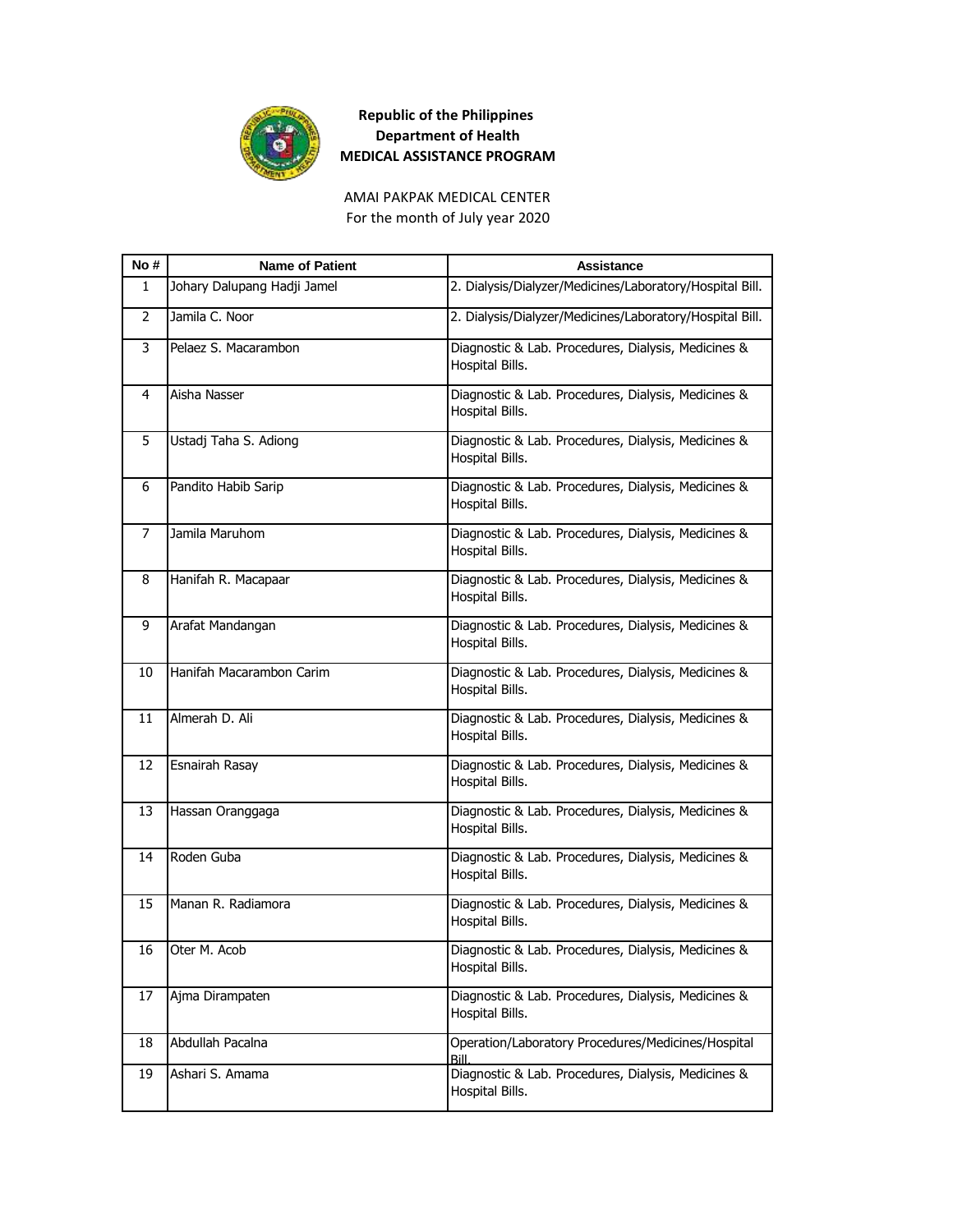| 20 | Mike S. Abdul              | Diagnostic & Lab. Procedures, Dialysis, Medicines &<br>Hospital Bills.            |
|----|----------------------------|-----------------------------------------------------------------------------------|
| 21 | Fayssa Disangcopan Modasir | Diagnostic & Lab. Procedures, Dialysis, Medicines &<br>Hospital Bills.            |
| 22 | <b>Talib Saanoding</b>     | Diagnostic & Lab. Procedures, Dialysis, Medicines &<br>Hospital Bills.            |
| 23 | Allan Camama               | Diagnostic & Lab. Procedures, Dialysis, Medicines &<br>Hospital Bills.            |
| 24 | Ashari S. Amama            | Diagnostic & Lab. Procedures, Dialysis, Medicines &<br>Hospital Bills.            |
| 25 | Hedjarah Ibra              | Diagnostic & Lab. Procedures, Dialysis, Medicines &<br>Hospital Bills.            |
| 26 | Zinab Bayantol             | Diagnostic & Lab. Procedures, Dialysis, Medicines &<br>Hospital Bills.            |
| 27 | Mike S. Abdul              | Diagnostic & Lab. Procedures, Dialysis, Medicines &<br>Hospital Bills.            |
| 28 | Fayssa Disangcopan Modasir | Diagnostic & Lab. Procedures, Dialysis, Medicines &<br>Hospital Bills.            |
| 29 | <b>Talib Saanoding</b>     | Diagnostic & Lab. Procedures, Dialysis, Medicines &<br>Hospital Bills.            |
| 30 | Allan Camama               | Diagnostic & Lab. Procedures, Dialysis, Medicines &<br>Hospital Bills.            |
| 31 | Saramina Dimakuta Carim    | Diagnostic & Lab. Procedures, Dialysis, Medicines &<br>Hospital Bills.            |
| 32 | Ustadj Taha S. Adiong      | Hemodialysis/Medicines/Lab. Procedures.                                           |
| 33 | Johaima Ampuan             | Hemodialysis/Medicines/Lab. Procedures.                                           |
| 34 | Rufaidah Alawi             | Dialysis, Dialyzer, PD Solution, Procedures, Medicines<br>&<br>Laboratory         |
| 35 | Noden S. Guro              | Medicines / Dialysis.                                                             |
| 36 | Rufaidan Yahya Alawi       | Dialysis, Dialyzer, PD Solution, Procedures, Medicines<br>&<br><u>l ahoratory</u> |
| 37 | Rampo Macabanting          | Diagnostic & Lab. Procedures, Dialysis, Medicines &<br>Hospital Bills.            |
| 38 | Alifahmy Hassan            | Diagnostic & Lab. Procedures, Dialysis, Medicines &<br>Hospital Bills.            |
| 39 | Asmira Daromimbang         | Diagnostic & Lab. Procedures, Dialysis, Medicines &<br>Hospital Bills.            |
| 40 | Zinab Bayantol             | Diagnostic & Lab. Procedures, Dialysis, Medicines &<br>Hospital Bills.            |
| 41 | Rufaidah Alawi             | Diagnostic & Lab. Procedures, Dialysis, Medicines &<br>Hospital Bills.            |
| 42 | Nasief Macabanding         | Diagnostic & Lab. Procedures, Dialysis, Medicines &<br>Hospital Bills.            |
| 43 | Hussien Ansao              | Diagnostic & Lab. Procedures, Dialysis, Medicines &<br>Hospital Bills.            |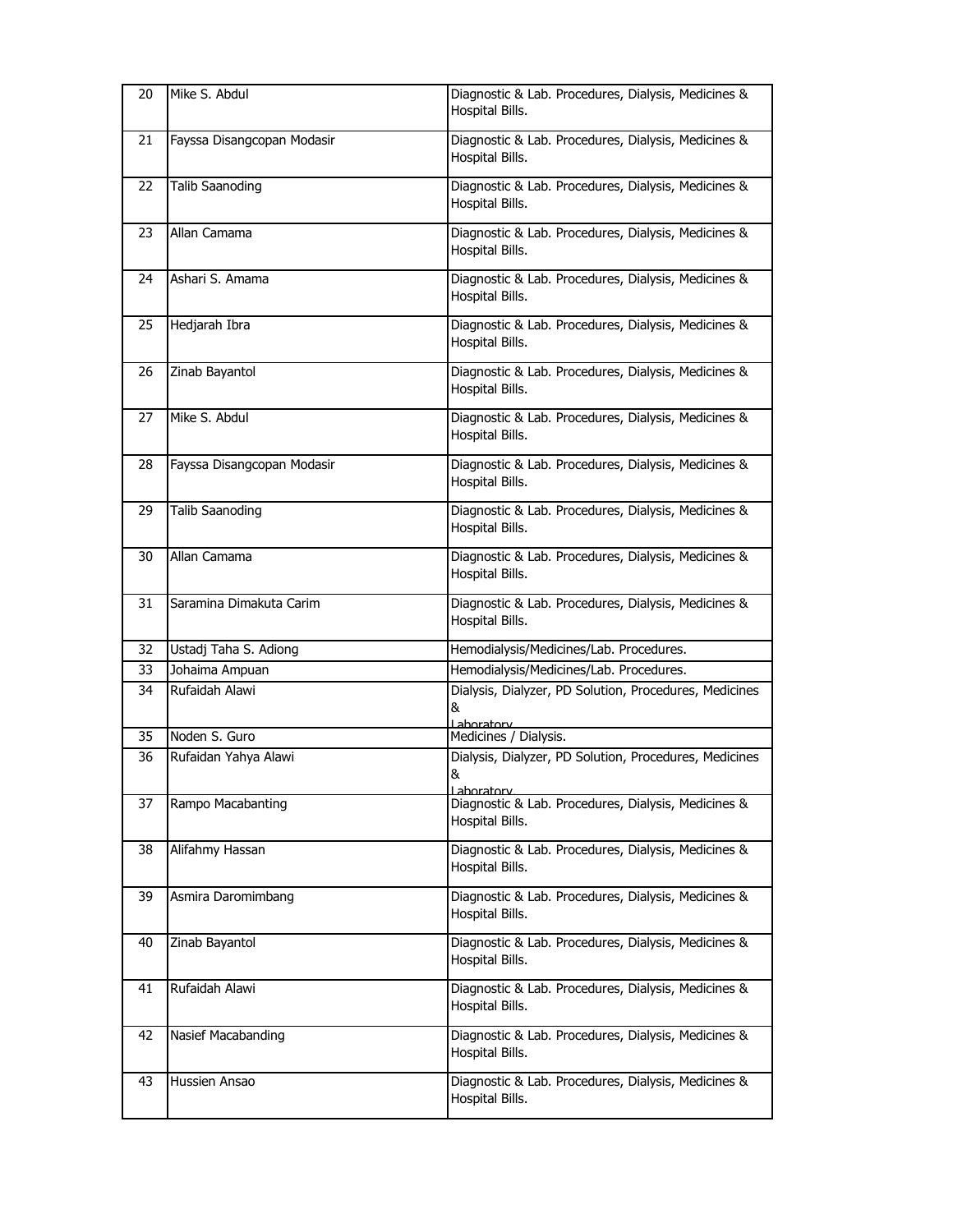| 44 | Noden Guro                | Diagnostic & Lab. Procedures, Dialysis, Medicines &<br>Hospital Bills. |
|----|---------------------------|------------------------------------------------------------------------|
| 45 | Mohaimen Abdullah         | Diagnostic & Lab. Procedures, Dialysis, Medicines &<br>Hospital Bills. |
| 46 | Hedjarah Ibra             | Diagnostic & Lab. Procedures, Dialysis, Medicines &<br>Hospital Bills. |
| 47 | Oweida Datu Ramos         | Diagnostic & Lab. Procedures, Dialysis, Medicines &<br>Hospital Bills. |
| 48 | Norhanessa S. Bato        | Diagnostic & Lab. Procedures, Dialysis, Medicines &<br>Hospital Bills. |
| 49 | Coning Namra              | Diagnostic & Lab. Procedures, Dialysis, Medicines &<br>Hospital Bills. |
| 50 | Salem B. Guro             | Diagnostic & Lab. Procedures, Dialysis, Medicines &<br>Hospital Bills. |
| 51 | Mosmerah M. Aguam         | Diagnostic & Lab. Procedures, Dialysis, Medicines &<br>Hospital Bills. |
| 52 | Manan R. Radiamoda        | Diagnostic & Lab. Procedures, Dialysis, Medicines &<br>Hospital Bills. |
| 53 | Tindeg Nor-ain Abbas      | Diagnostic & Lab. Procedures, Dialysis, Medicines &<br>Hospital Bills. |
| 54 | Angoyao Madid Tomambiling | Diagnostic & Lab. Procedures, Dialysis, Medicines &<br>Hospital Bills. |
| 55 | Saadiah Sultan Dita       | Diagnostic & Lab. Procedures, Dialysis, Medicines &<br>Hospital Bills. |
| 56 | Nasief Macabanding        | 2. Dialysis/Dialyzer/Medicines/Laboratory/Hospital Bill.               |
| 57 | Afrah Aria Pauto          | Diagnostic & Lab. Procedures, Dialysis, Medicines &<br>Hospital Bills. |
| 58 | Said P. Amatonding        | Diagnostic & Lab. Procedures, Dialysis, Medicines &<br>Hospital Bills. |
| 59 | Hedjara M. Saber          | Diagnostic & Lab. Procedures, Dialysis, Medicines &<br>Hospital Bills. |
| 60 | Almarie Bobby Dimakuta    | Diagnostic & Lab. Procedures, Dialysis, Medicines &<br>Hospital Bills. |
| 61 | Asmia L. Macaronsing      | Diagnostic & Lab. Procedures, Dialysis, Medicines &<br>Hospital Bills. |
| 62 | Hassana Bantog Oranggaga  | 2. Dialysis/Dialyzer/Medicines/Laboratory/Hospital Bill.               |
| 63 | Aisha P. Hassan           | Diagnostic & Lab. Procedures, Dialysis, Medicines &<br>Hospital Bills. |
| 64 | Moner Macarambon          | Diagnostic & Lab. Procedures, Dialysis, Medicines &<br>Hospital Bills. |
| 65 | Aisah Mamalampak          | Diagnostic & Lab. Procedures, Dialysis, Medicines &<br>Hospital Bills. |
| 66 | Noraida M. Dalupang       | Diagnostic & Lab. Procedures, Dialysis, Medicines &<br>Hospital Bills. |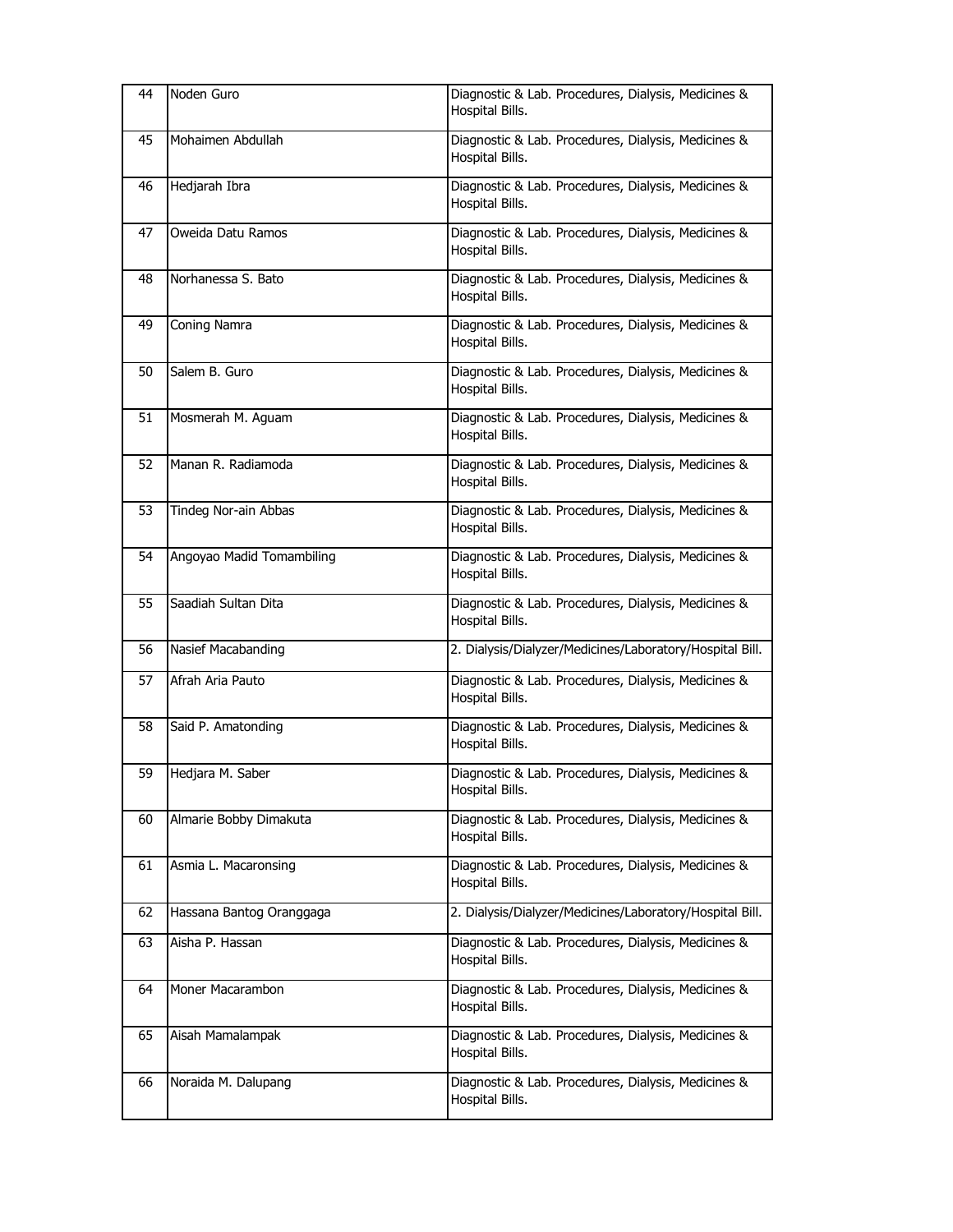| 67 | Aratok Amerol         | Diagnostic & Lab. Procedures, Dialysis, Medicines &<br>Hospital Bills. |
|----|-----------------------|------------------------------------------------------------------------|
| 68 | Abdulghaffur Mamalo   | Diagnostic & Lab. Procedures, Dialysis, Medicines &<br>Hospital Bills. |
| 69 | Abdullatip Rascal     | Diagnostic & Lab. Procedures, Dialysis, Medicines &<br>Hospital Bills. |
| 70 | Mohammar S. Batabor   | Diagnostic & Lab. Procedures, Dialysis, Medicines &<br>Hospital Bills. |
| 71 | Kimal Sacar Usman     | Diagnostic & Lab. Procedures, Dialysis, Medicines &<br>Hospital Bills. |
| 72 | Zoraidah Lidasan      | Diagnostic & Lab. Procedures, Dialysis, Medicines &<br>Hospital Bills. |
| 73 | Moner Sumpingan       | Diagnostic & Lab. Procedures, Dialysis, Medicines &<br>Hospital Bills. |
| 74 | Isnairah M. Ditucalan | Diagnostic & Lab. Procedures, Dialysis, Medicines &<br>Hospital Bills. |
| 75 | Salic C. Namra        | Diagnostic & Lab. Procedures, Dialysis, Medicines &<br>Hospital Bills. |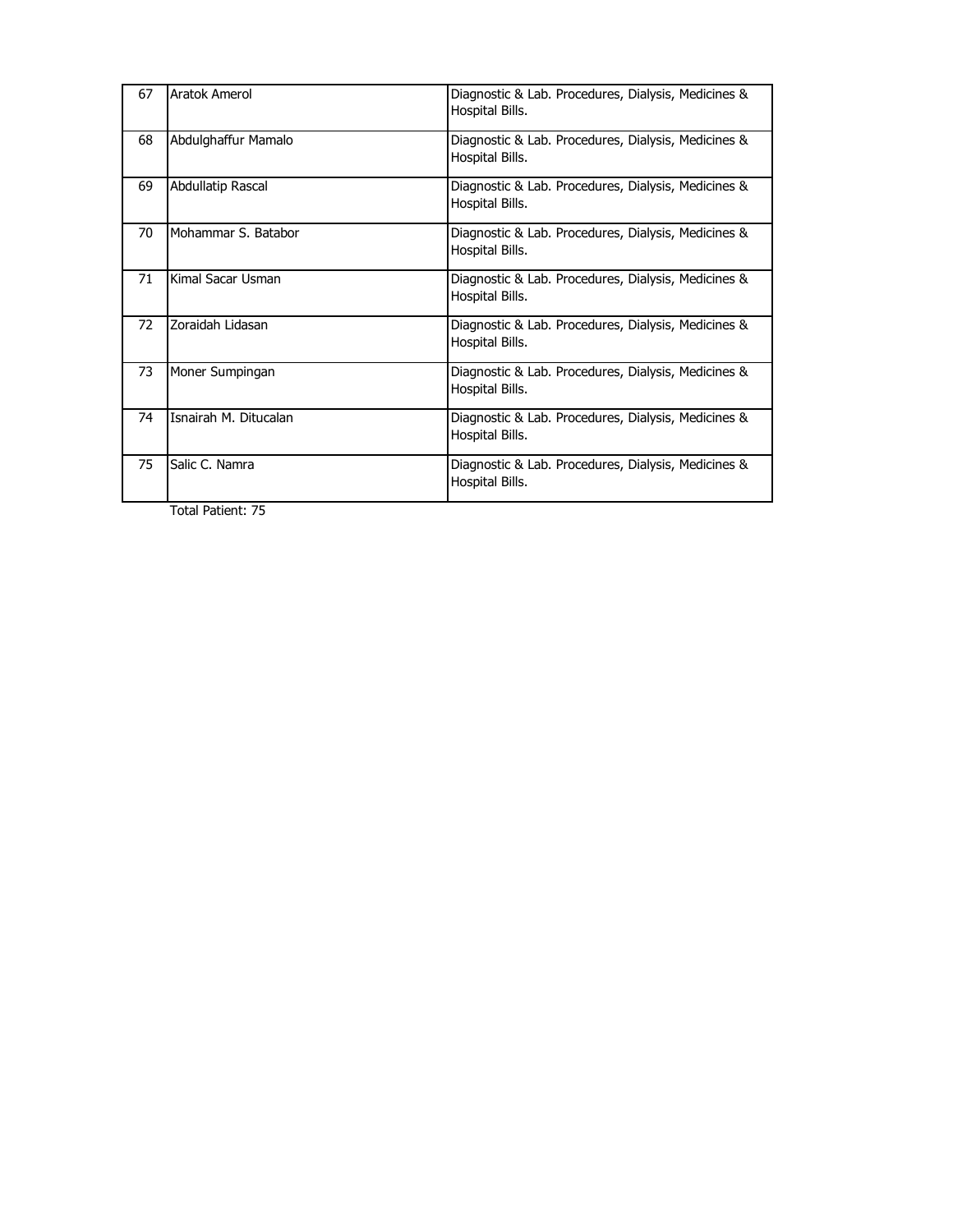

AMAI PAKPAK MEDICAL CENTER For the month of August year 2020

| No#            | <b>Name of Patient</b>      | <b>Assistance</b>                                                                          |
|----------------|-----------------------------|--------------------------------------------------------------------------------------------|
| 1              | Hedjarah Ibra               | Diagnostic & Lab. Procedures, Dialysis, Medicines &                                        |
|                |                             | Hospital Bills.<br>Dialysis, Dialyzer, PD Solution, Procedures, Medicines                  |
| 2              | Abdulghaffur Mamalo         | & Laboratory.                                                                              |
| 3              | Jamilah S. Maruhom          | Dialysis, Dialyzer, PD Solution, Procedures, Medicines<br>& Laboratory.                    |
| 4              | Sahriah T. Maruhom          | Hospital Bill / Laboratory / Procedures / Medicine.                                        |
| 5              | Peraco D. Goling            | DIALYSIS/MEDICINES/LAB.PROCEDURES/SUPPLIES/H                                               |
|                |                             | <b>OSPITAL BILLS.</b>                                                                      |
| 6              | Albari Samporna Magomnang   | DIALYSIS/MEDICINES/LAB.PROCEDURES/SUPPLIES/H<br><b>OSPITAL BILLS.</b>                      |
| $\overline{7}$ | Norania M. Ampuan           | DIALYSIS/MEDICINES/LAB.PROCEDURES/SUPPLIES/H                                               |
|                |                             | <b>OSPITAL BILLS.</b>                                                                      |
| 8              | Almirah Kisol Diator Diator | DIALYSIS/MEDICINES/LAB.PROCEDURES/SUPPLIES/H                                               |
|                |                             | <u>OSPITAL BILLS.</u><br>DIALYSIS/MEDICINES/LAB.PROCEDURES/SUPPLIES/H                      |
| 9              | Kimal Sacar Usman           | <b>OSPITAL BILLS.</b>                                                                      |
| 10             | Norania U. Linog            | DIALYSIS/MEDICINES/LAB.PROCEDURES/SUPPLIES/H                                               |
|                |                             | <b>OSPITAL BILLS.</b><br>DIALYSIS/MEDICINES/LAB.PROCEDURES/SUPPLIES/H                      |
| 11             | Macmod A. Madki             | <b>OSPITAL BILLS.</b>                                                                      |
|                |                             | DIALYSIS/MEDICINES/LAB.PROCEDURES/SUPPLIES/H                                               |
| 12             | Maulan D. Amerol            |                                                                                            |
|                |                             | <u>OSPITAL BILLS.</u><br>DIALYSIS/DIAGNOSTIC                                               |
| 13             | Baicon S. Rascal            | PROCEDURES/MEDICINES/HOSPITAL                                                              |
|                |                             | BILLS/LAB.PROCEDURES.                                                                      |
| 14             | Sayambai Cacasi Masnar      | DIALYSIS/MEDICINES/LAB.PROCEDURES/SUPPLIES/H<br><b>OSPITAL BILLS.</b>                      |
|                |                             | DIALYSIS/MEDICINES/LAB.PROCEDURES/SUPPLIES/H                                               |
| 15             | Said P. Amatonding          | <b>OSPITAL BILLS.</b>                                                                      |
| 16             | Hedjarah Ibra               | 2. Dialysis/Dialyzer/Medicines/Laboratory/Hospital Bill.                                   |
|                |                             | Dialysis, Dialyzer, PD Solution, Procedures, Medicines                                     |
| 17             | Arafat Marohomsar Mandangan | & Laboratory.                                                                              |
| 18             | Hedjarah Ibra               | 2. Dialysis/Dialyzer/Medicines/Laboratory/Hospital Bill.                                   |
| 19             | Camilo Panondi              |                                                                                            |
|                |                             | Laboratory/Procedures/Medicines.<br>Dialysis, Dialyzer, PD Solution, Procedures, Medicines |
| 20             | Johary Dalupang Hadji Jamel | & Laboratory.                                                                              |
|                | Camilo Panondi              | Dialysis, Dialyzer, PD Solution, Procedures, Medicines                                     |
| 21             |                             | & Laboratory.                                                                              |
| 22             | Rufaidah Alawi              | Dialysis, Dialyzer, PD Solution, Procedures, Medicines                                     |
|                |                             | & Laboratory.<br>Dialysis, Dialyzer, PD Solution, Procedures, Medicines                    |
| 23             | Rufaidah Alawi              | & Laboratory.                                                                              |
| 24             | Camilo Panondi              | Laboratory/Procedures/Medicines.                                                           |
|                |                             | Diagnostic & Lab. Procedures, Dialysis, Medicines &                                        |
| 25             | Rasmia Magolama Alonto      | <b>Hospital Bills.</b>                                                                     |
| 26             | Oweida Datu Ramos           | 2. Dialysis/Dialyzer/Medicines/Laboratory/Hospital Bill.                                   |
| 27             | Arafat Marohomsar Mandangan | Dialysis, Dialyzer, PD Solution, Procedures, Medicines<br>& Laboratory.                    |
| 28             | Hadji Rasul Hadji Ebrahim   | 2. Dialysis/Dialyzer/Medicines/Laboratory/Hospital Bill.                                   |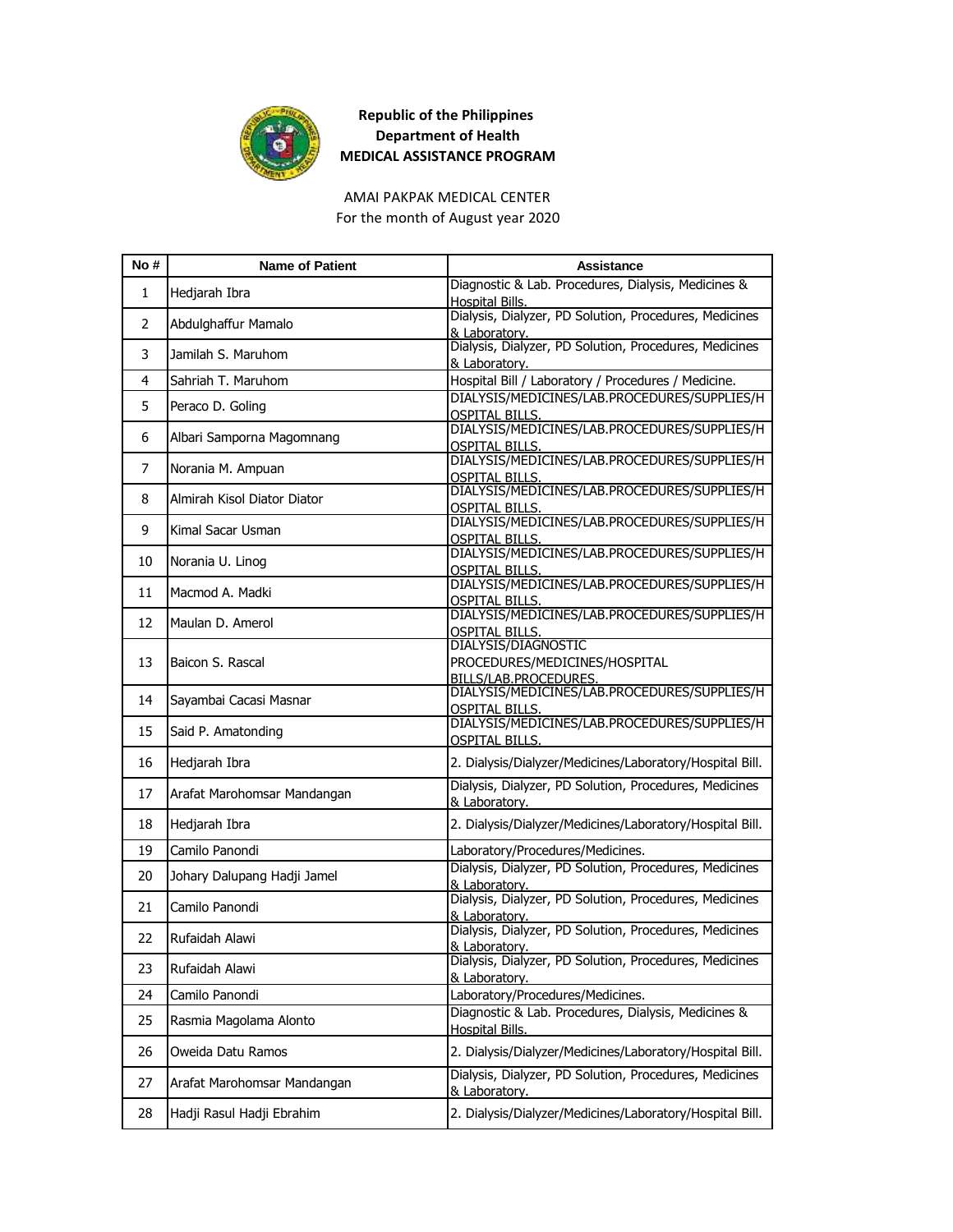| 29 | Ditual Marie Babaie         | 2. Dialysis/Dialyzer/Medicines/Laboratory/Hospital Bill.                         |
|----|-----------------------------|----------------------------------------------------------------------------------|
| 30 | Puromala Mimbisa            | 2. Dialysis/Dialyzer/Medicines/Laboratory/Hospital Bill.                         |
| 31 | Faysah Baute                | 2. Dialysis/Dialyzer/Medicines/Laboratory/Hospital Bill.                         |
| 32 | Bashary Tamano              | 2. Dialysis/Dialyzer/Medicines/Laboratory/Hospital Bill.                         |
| 33 | Samad M. Campong            | 2. Dialysis/Dialyzer/Medicines/Laboratory/Hospital Bill.                         |
| 34 | Nahla Amer                  | 2. Dialysis/Dialyzer/Medicines/Laboratory/Hospital Bill.                         |
| 35 | Sohaya T. Taurak            | 2. Dialysis/Dialyzer/Medicines/Laboratory/Hospital Bill.                         |
| 36 | Carima Sarip                | 2. Dialysis/Dialyzer/Medicines/Laboratory/Hospital Bill.                         |
| 37 | Solaiman Binatara Gadia     | 2. Dialysis/Dialyzer/Medicines/Laboratory/Hospital Bill.                         |
| 38 | Rasmia Magolama Alonto      | 2. Dialysis/Dialyzer/Medicines/Laboratory/Hospital Bill.                         |
| 39 | Abubacar M. Ayoong          | 2. Dialysis/Dialyzer/Medicines/Laboratory/Hospital Bill.                         |
| 40 | Baicon S. Rascal            | 2. Dialysis/Dialyzer/Medicines/Laboratory/Hospital Bill.                         |
| 41 | Said P. Amatonding          | 2. Dialysis/Dialyzer/Medicines/Laboratory/Hospital Bill.                         |
| 42 | Peraco D. Goling            | 2. Dialysis/Dialyzer/Medicines/Laboratory/Hospital Bill.                         |
| 43 | Albari Samporna Magomnang   | 2. Dialysis/Dialyzer/Medicines/Laboratory/Hospital Bill.                         |
| 44 | Norania M. Ampuan           | 2. Dialysis/Dialyzer/Medicines/Laboratory/Hospital Bill.                         |
| 45 | Almirah Kisol Diator Diator | 2. Dialysis/Dialyzer/Medicines/Laboratory/Hospital Bill.                         |
| 46 | Kimal S. Usman              | 2. Dialysis/Dialyzer/Medicines/Laboratory/Hospital Bill.                         |
| 47 | Norania U. Linog            | 2. Dialysis/Dialyzer/Medicines/Laboratory/Hospital Bill.                         |
| 48 | Macmod A. Madki             | 2. Dialysis/Dialyzer/Medicines/Laboratory/Hospital Bill.                         |
| 49 | Maulan D. Amerol            | 2. Dialysis/Dialyzer/Medicines/Laboratory/Hospital Bill.                         |
| 50 | Al-hazan M. Alangadi        | Hospital Bill / Laboratory / Procedures / Medicine.                              |
| 51 | Amera Makabangon Pacasum    | Diagnostic & Lab. Procedures, Dialysis, Medicines &                              |
| 52 | Nashema Alawi Ampuan        | Hospital Bills.<br>Diagnostic & Lab. Procedures, Dialysis, Medicines &           |
| 53 | Rufaidah Alawi              | <b>Hospital Bills.</b><br>Dialysis, Dialyzer, PD Solution, Procedures, Medicines |
| 54 | Sahiriah Tomawis Maruhom    | & Laboratory.<br>Laboratory/Procedures/Medicines.                                |
| 55 | Solaiman Binatara Gadia     | Hospital Bill / Laboratory / Procedures / Medicine.                              |
| 56 | Johaimah D. Ampuan          | 2. Dialysis/Dialyzer/Medicines/Laboratory/Hospital Bill.                         |
| 57 | Mae Ann Lequin              | 2. Dialysis/Dialyzer/Medicines/Laboratory/Hospital Bill.                         |
| 58 | Mohammad Faisal Dalidig     | 2. Dialysis/Dialyzer/Medicines/Laboratory/Hospital Bill.                         |
| 59 | Wardanissah S. Mauday       | 2. Dialysis/Dialyzer/Medicines/Laboratory/Hospital Bill.                         |
| 60 | Hedjarah Ibra               | Diagnostic & Lab. Procedures, Dialysis, Medicines &<br>Hospital Bills.           |
| 61 | Soraida Cosina Pacatua      | Dialysis, Dialyzer, PD Solution, Procedures, Medicines<br>& Laboratory.          |
| 62 | Acmali S. Usman             | 2. Dialysis/Dialyzer/Medicines/Laboratory/Hospital Bill.                         |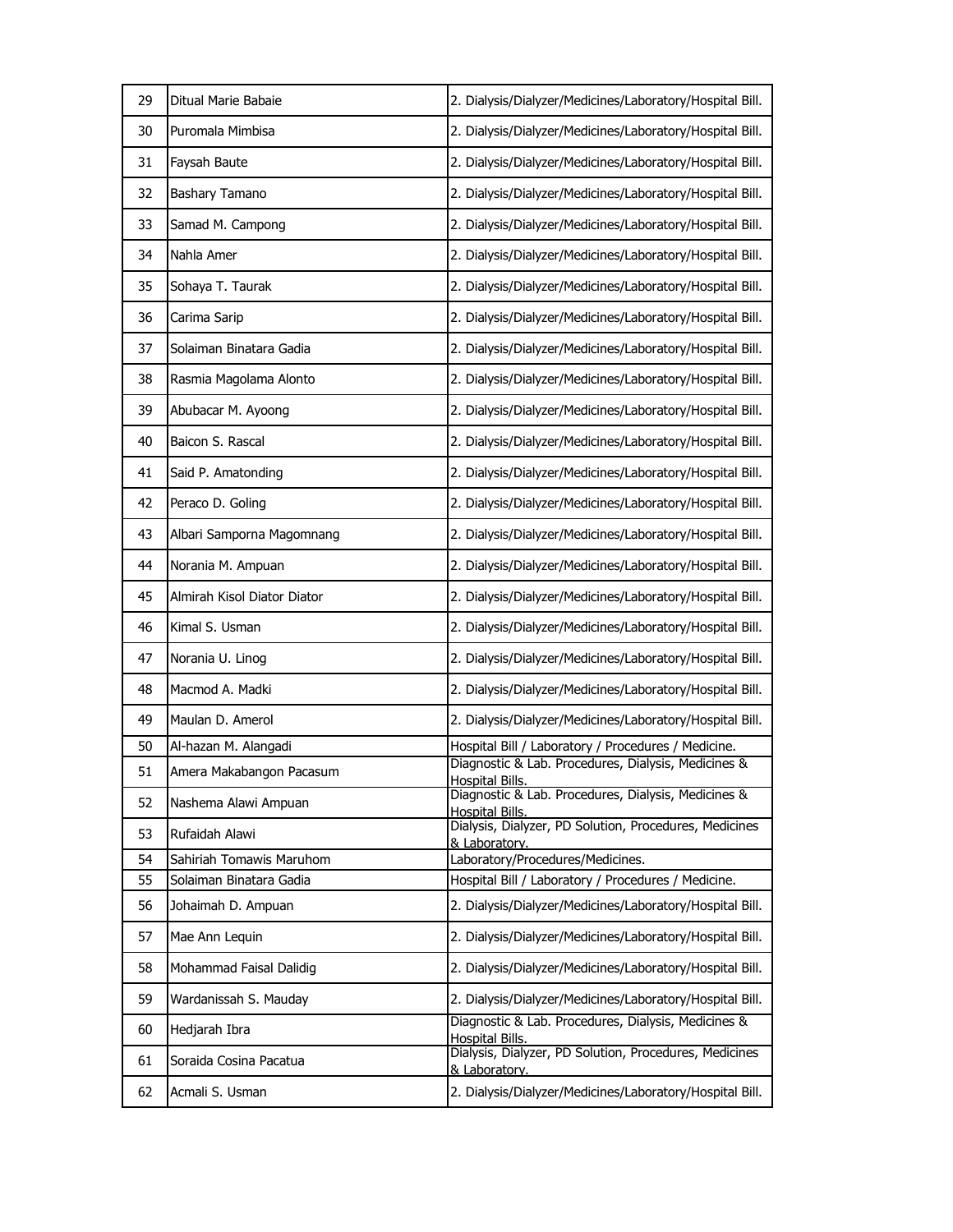| 63 | Zoraidah Lidasan          | Dialysis, Dialyzer, PD Solution, Procedures, Medicines |
|----|---------------------------|--------------------------------------------------------|
|    |                           | & Laboratory.                                          |
| 64 | Nor-mohammad Alawi Ampuan | Diagnostic & Lab. Procedures, Dialysis, Medicines &    |
|    |                           | <b>Hospital Bills.</b>                                 |
| 65 | Zoraidah Lidasan          | Hemodialysis/Laboratory/Medicines.                     |
| 66 | Kimal Sacar Usman         | Hemodialysis/Medicines/Lab. Procedures.                |
| 67 | Calil Sarip Radiamoda     | Hemodialysis/Medicines/Lab. Procedures.                |
| 68 | Alongan Curo              | Hospital bills / Medicines.                            |
| 69 | Senag L. Bubong           | Diagnostic & Lab. Procedures, Dialysis, Medicines &    |
|    |                           | <b>Hospital Bills.</b>                                 |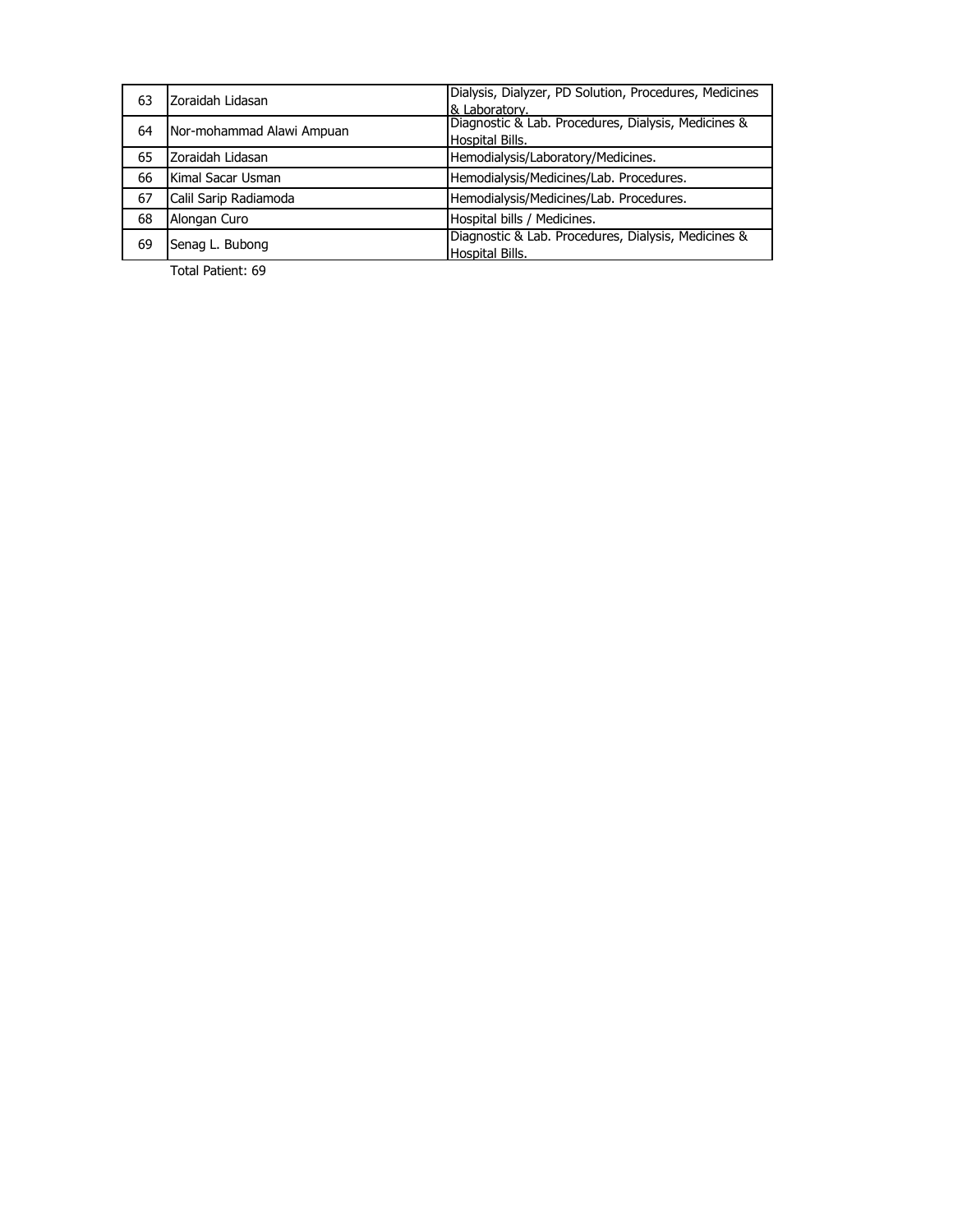

# AMAI PAKPAK MEDICAL CENTER

For the month of September year 2020

| No#          | <b>Name of Patient</b>           | <b>Assistance</b>                                                             |
|--------------|----------------------------------|-------------------------------------------------------------------------------|
| $\mathbf{1}$ | Mohammad Datuimam                | Dialysis, Dialyzer, PD Solution, Procedures, Medicines<br>& Laboratory.       |
| 2            | Senag L. Bubong                  | Diagnostic & Lab. Procedures, Dialysis, Medicines &<br>Hospital Bills.        |
| 3            | Soraida Cosina Pacatua           | Dialysis, Dialyzer, PD Solution, Procedures, Medicines<br>& Laboratory.       |
| 4            | Soraida Cosina Pacatua           | Dialysis.                                                                     |
| 5            | Maimona Carima M. Ali            | Diagnostic & Lab. Procedures, Dialysis, Medicines &<br>Hospital Bills.        |
| 6            | Manzo D. Alonto                  | Diagnostic & Lab. Procedures, Dialysis, Medicines &<br>Hospital Bills.        |
| 7            | Ashima Angelita A. Alonto        | Diagnostic & Lab. Procedures, Dialysis, Medicines &<br>Hospital Bills.        |
| 8            | Mohammad Datuimam                | Laboratory/Procedures/Medicines.                                              |
| 9            | Arafat Marohomsar Mandangan      | Dialysis/Medicine.                                                            |
| 10           | Rufaidah Alawi                   | Dialysis/Medicine.                                                            |
| 11           | Hedjarah Abdul                   | Dialysis/Medicine.                                                            |
| 12           | Asmira Macawadig Daromimbang     | Hospital Bill/Dialysis/Laboratory/Medicines.                                  |
| 13           | Shayurie Khayria Gunting Caris   | HOSPITAL BILL/DIALYSIS/LABORATORY                                             |
|              |                                  | PROCEDURE/MEDICINES/SUPPLIES.                                                 |
| 14           | Norinsa M. Domaraag              | Laboratory/Procedures/Medicines.                                              |
| 15           | Zoraidah Lidasan                 | Dialysis, Dialyzer, PD Solution, Procedures, Medicines<br>& Laboratory.       |
| 16           | Ustadj Taha S. Adiong            | Dialysis, Dialyzer, PD Solution, Procedures, Medicines<br>& Laboratory.       |
| 17           | Rocma Serad Natangcop            | Hospital Bill / Laboratory / Procedures / Medicine.                           |
| 18           | Aisah Mamalampak                 | Dialysis, Dialyzer, PD Solution, Procedures, Medicines<br>& Laboratory.       |
| 19           | Mohammad Diamla Datuimam         | Dialysis, Dialyzer, PD Solution, Procedures, Medicines<br>& Laboratorv.       |
| 20           | Lumna Trarde Magator             | Hemodialysis/Medicines/Lab. Procedures.                                       |
| 21           | Asmira Macawadig Daromimbang     | Hemodialysis/Medicines/Lab. Procedures.                                       |
| 22           | Salem B. Guro                    | Hemodialysis/Medicines/Lab. Procedures.                                       |
| 23           | Alongan Curo                     | Hospital bills / Medicines.                                                   |
| 24           | Abu El-kheir Berua D. Alonto Iii | Diagnostic & Lab. Procedures, Dialysis, Medicines &<br>Hospital Bills.        |
| 25           | Sitti Phayda Aguam Hadji Salic   | Diagnostic & Lab. Procedures, Dialysis, Medicines &<br><b>Hospital Bills.</b> |
| 26           | Fatima Cader Mangontawar         | 2. Dialysis/Dialyzer/Medicines/Laboratory/Hospital Bill.                      |
| 27           | Sittie Hajar H. Ali Mangorangca  | 2. Dialysis/Dialyzer/Medicines/Laboratory/Hospital Bill.                      |
| 28           | Acmad L. Papaladun               | 2. Dialysis/Dialyzer/Medicines/Laboratory/Hospital Bill.                      |
| 29           | Aratok Amerol                    | 2. Dialysis/Dialyzer/Medicines/Laboratory/Hospital Bill.                      |
| 30           | Aisah Mamalampak                 | Diagnostic & Lab. Procedures, Dialysis, Medicines &<br><b>Hospital Bills.</b> |
| 31           | Aratoc M. Amerol                 | 2. Dialysis/Dialyzer/Medicines/Laboratory/Hospital Bill.                      |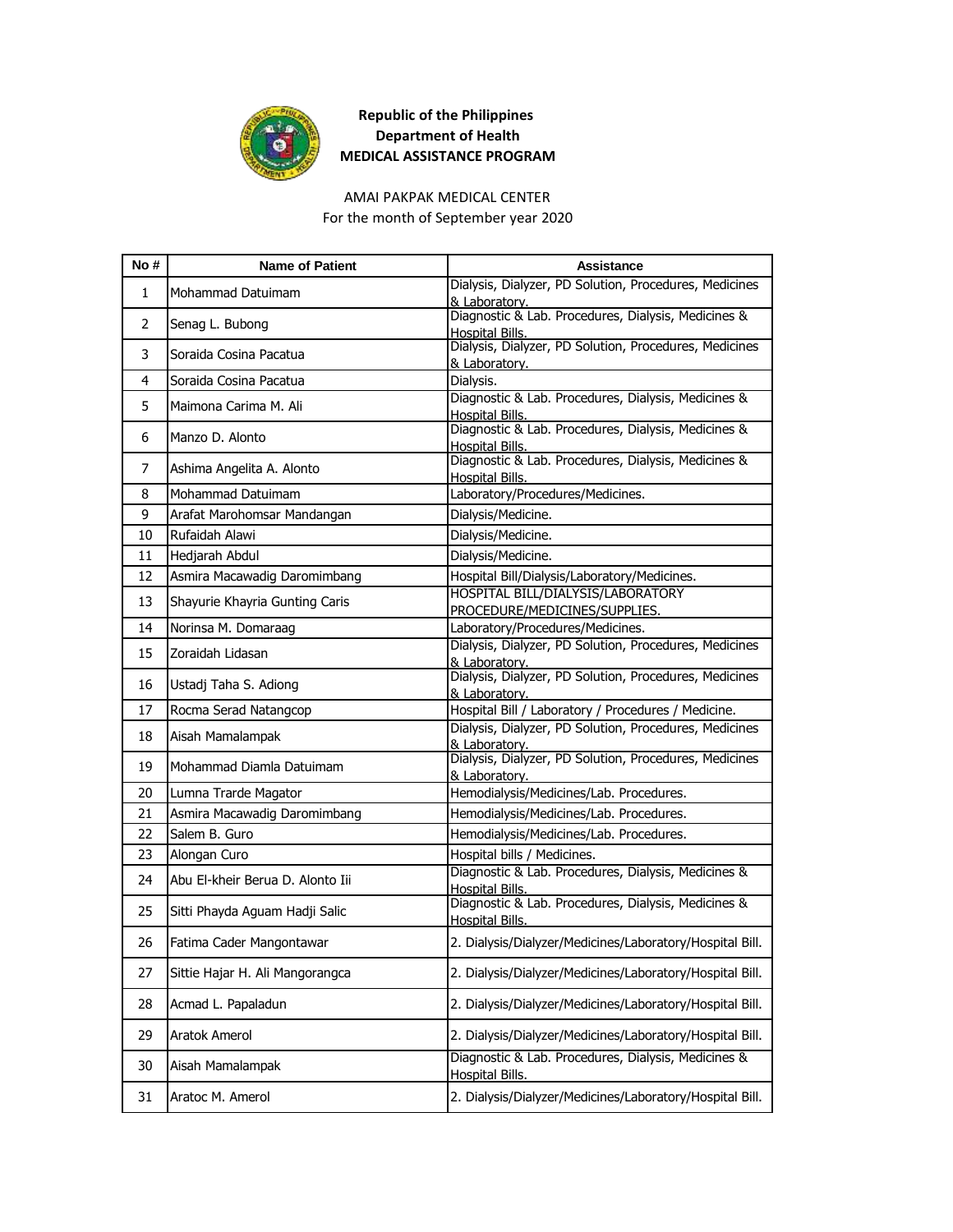| 32 | Salahodin Rasamala Darainon      | 2. Dialysis/Dialyzer/Medicines/Laboratory/Hospital Bill.                           |
|----|----------------------------------|------------------------------------------------------------------------------------|
| 33 | Lacsasa Pangadapun               | Laboratory/Procedures/Medicines.                                                   |
| 34 | Sahriah T. Maruhom               | MRI/Ultrasound/Laboratory.                                                         |
| 35 | Raga A. Macadato                 | 2. Dialysis/Dialyzer/Medicines/Laboratory/Hospital Bill.                           |
| 36 | Yahara Dayaan Macabalang         | 2. Dialysis/Dialyzer/Medicines/Laboratory/Hospital Bill.                           |
| 37 | Wardanissah S. Mauday            | Diagnostic & Lab. Procedures, Dialysis, Medicines &<br>Hospital Bills.             |
| 38 | Bashary Tamano                   | Diagnostic & Lab. Procedures, Dialysis, Medicines &<br>Hospital Bills.             |
| 39 | Abdulhalid Tandok Hadji Usop     | Diagnostic & Lab. Procedures, Dialysis, Medicines &<br>Hospital Bills.             |
| 40 | Arafat Marohomsar Mandangan      | Medicines, Laboratory, Supplies, Hospital Bill, Dialysis,<br>Diagnostic Procedure. |
| 41 | Rocma Serad Natangcop            | PD SOLUTION/MEDICINES/DIALYSIS/LABORATORY<br>PROCEDURES/DIAGNOSTIC PROCEDURES.     |
| 42 | Johaimah D. Ampuan               | Hemodialysis/Medicines/Lab. Procedures.                                            |
| 43 | Alibair D. Macadato              | Diagnostic & Lab. Procedures, Dialysis, Medicines &<br>Hospital Bills.             |
| 44 | Abu El-kheir Berua D. Alonto Iii | Diagnostic & Lab. Procedures, Dialysis, Medicines &<br><b>Hospital Bills.</b>      |
| 45 | Raga A. Macadato                 | 2. Dialysis/Dialyzer/Medicines/Laboratory/Hospital Bill.                           |
| 46 | Yahara Dayaan Macabalang         | 2. Dialysis/Dialyzer/Medicines/Laboratory/Hospital Bill.                           |
| 47 | Arab Azis Cana                   | Hospital Bill / Laboratory / Procedures / Medicine.                                |
| 48 | Ustadj Taha S. Adiong            | 2. Dialysis/Dialyzer/Medicines/Laboratory/Hospital Bill.                           |
| 49 | Oter M. Acob                     | 2. Dialysis/Dialyzer/Medicines/Laboratory/Hospital Bill.                           |
| 50 | Asmira Macawadig Daromimbang     | 2. Dialysis/Dialyzer/Medicines/Laboratory/Hospital Bill.                           |
| 51 | Alongan Curo                     | 2. Dialysis/Dialyzer/Medicines/Laboratory/Hospital Bill.                           |
| 52 | Ajma Dirampaten                  | 2. Dialysis/Dialyzer/Medicines/Laboratory/Hospital Bill.                           |
| 53 | Salahodin Rasamala Darainon      | Hospital Bill / Laboratory / Procedures / Medicine.                                |
| 54 | Alongan Curo                     | Hospital Bill / Laboratory / Procedures / Medicine.                                |
| 55 | Ustadj Taha S. Adiong            | Dialysis, Dialyzer, PD Solution, Procedures, Medicines<br>& Laboratory.            |
| 56 | Aslima Acmad Sultan              | Hemodialysis/Medicines/Lab. Procedures.                                            |
| 57 | Arab Azis Cana                   | Hospital Bill / Laboratory / Procedures / Medicine.                                |
| 58 | Ustadj Taha S. Adiong            | 2. Dialysis/Dialyzer/Medicines/Laboratory/Hospital Bill.                           |
| 59 | Oter M. Acob                     | 2. Dialysis/Dialyzer/Medicines/Laboratory/Hospital Bill.                           |
| 60 | Asmira Macawadig Daromimbang     | 2. Dialysis/Dialyzer/Medicines/Laboratory/Hospital Bill.                           |
| 61 | Lolita Meneses Serrano           | 2. Dialysis/Dialyzer/Medicines/Laboratory/Hospital Bill.                           |
| 62 | Alongan Curo                     | 2. Dialysis/Dialyzer/Medicines/Laboratory/Hospital Bill.                           |
| 63 | Ajma Dirampaten                  | 2. Dialysis/Dialyzer/Medicines/Laboratory/Hospital Bill.                           |
| 64 | Aratoc M. Amerol                 | 2. Dialysis/Dialyzer/Medicines/Laboratory/Hospital Bill.                           |
| 65 | Abobacar Paingco                 | 2. Dialysis/Dialyzer/Medicines/Laboratory/Hospital Bill.                           |
| 66 | Amoran Batangcorop Marzoc        | 2. Dialysis/Dialyzer/Medicines/Laboratory/Hospital Bill.                           |
| 67 | Montia T. Dida-agun              | 2. Dialysis/Dialyzer/Medicines/Laboratory/Hospital Bill.                           |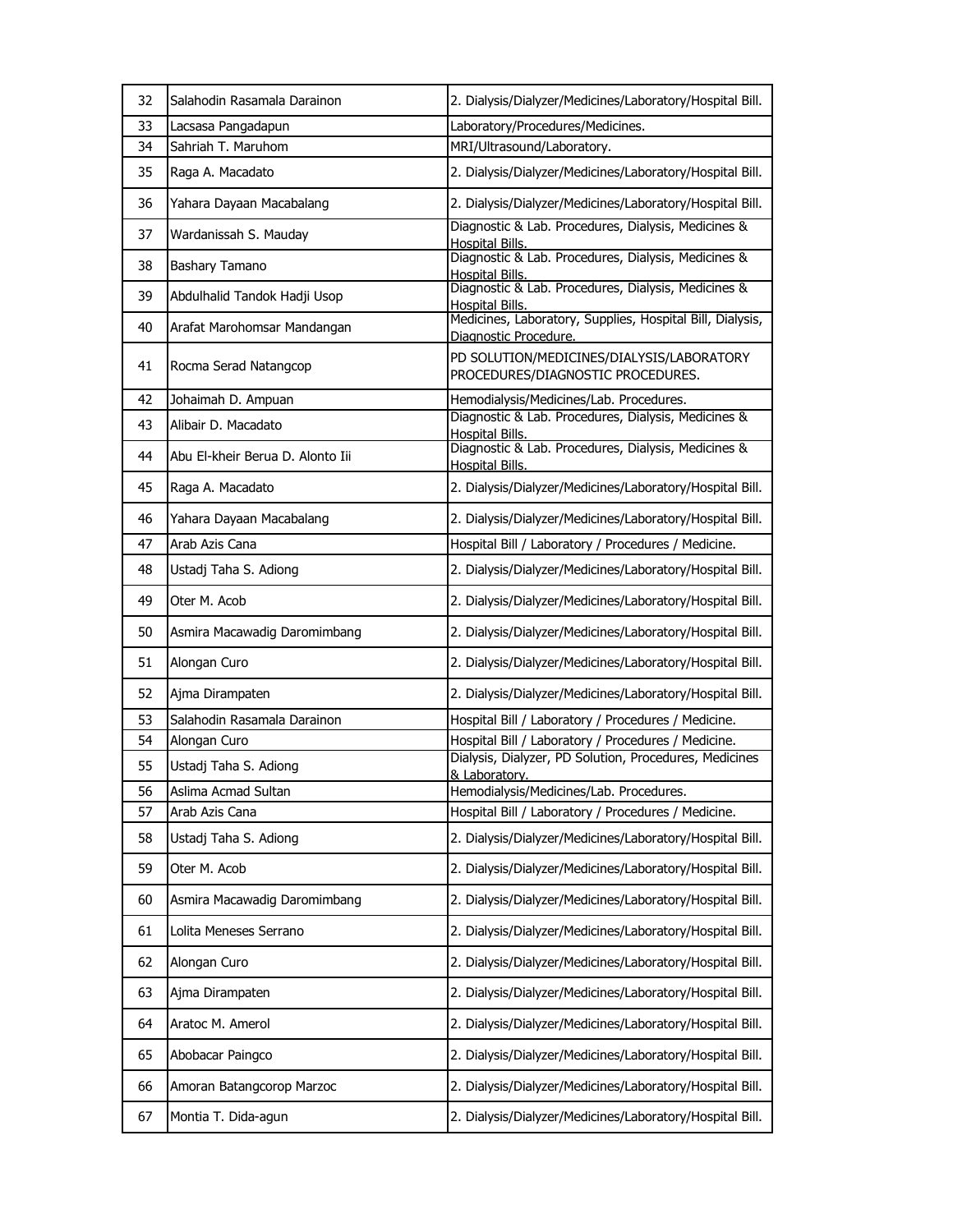| 68 | Fatimah Nurfawziyah D. Mama | 2. Dialysis/Dialyzer/Medicines/Laboratory/Hospital Bill. |
|----|-----------------------------|----------------------------------------------------------|
| 69 | Fatimah H. Sultan           | 2. Dialysis/Dialyzer/Medicines/Laboratory/Hospital Bill. |
| 70 | Jamila Maruhom              | 2. Dialysis/Dialyzer/Medicines/Laboratory/Hospital Bill. |
| 71 | Amalbansa Arumpac Masbud    | 2. Dialysis/Dialyzer/Medicines/Laboratory/Hospital Bill. |
| 72 | Johary Dalupang Hadji Jamel | 2. Dialysis/Dialyzer/Medicines/Laboratory/Hospital Bill. |
| 73 | Salahodin Rasamala Darainon | <b>Dialysis</b>                                          |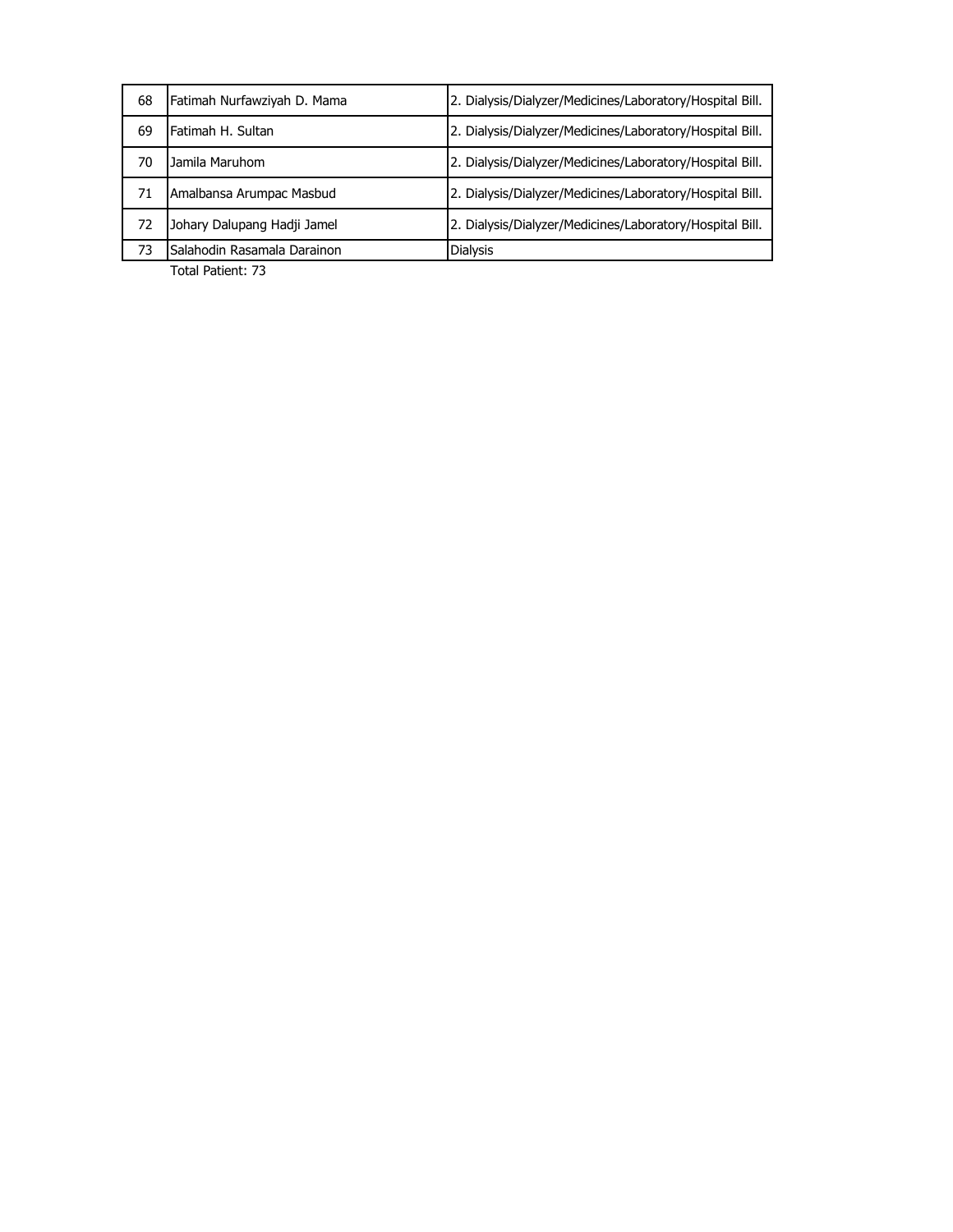

AMAI PAKPAK MEDICAL CENTER

For the month of October year 2020

| No#          | <b>Name of Patient</b>      | <b>Assistance</b>                                                                        |
|--------------|-----------------------------|------------------------------------------------------------------------------------------|
| $\mathbf{1}$ | Mirpha M Sangcopan          | Dialysis, Dialyzer, PD Solution, Procedures, Medicines<br>& Laboratory.                  |
| 2            | Zacariya P. Hadji Salic     | Dialysis, Dialyzer, PD Solution, Procedures, Medicines<br>& Laboratory.                  |
| 3            | Batangcorop Amoran Marzoc   | Dialysis/Medicines                                                                       |
| 4            | Jaime Paramata Boloto       | Diagnostic & Lab. Procedures, Dialysis, Medicines &<br>Hospital Bills.                   |
| 5            | Gosne Asum Pangarungan      | Diagnostic & Lab. Procedures, Dialysis, Medicines &<br>Hospital Bills.                   |
| 6            | Halid Angni                 | Diagnostic & Lab. Procedures, Dialysis, Medicines &<br>Hospital Bills.                   |
| 7            | Noden S. Guro               | Diagnostic & Lab. Procedures, Dialysis, Medicines &<br>Hospital Bills.                   |
| 8            | <b>Madid Tomambiling</b>    | Diagnostic & Lab. Procedures, Dialysis, Medicines &<br>Hospital Bills.                   |
| 9            | Ibra Dika                   | Diagnostic & Lab. Procedures, Dialysis, Medicines &<br>Hospital Bills.                   |
| 10           | Mohaimen Abdullah           | Diagnostic & Lab. Procedures, Dialysis, Medicines &<br>Hospital Bills.                   |
| 11           | Said P. Amatonding          | Diagnostic & Lab. Procedures, Dialysis, Medicines &<br>Hospital Bills.                   |
| 12           | Roden Guba                  | Diagnostic & Lab. Procedures, Dialysis, Medicines &<br><b>Hospital Bills.</b>            |
| 13           | Rocma Serad Natangcop       | Diagnostic & Lab. Procedures, Dialysis, Medicines &<br>Hospital Bills.                   |
| 14           | Zoraidah Lidasan            | Hospital Bill / Laboratory / Procedures / Medicine.                                      |
| 15           | Mohammad Diamla Datu Imam   | Hemodialysis                                                                             |
| 16           | Salahodin Rasamala Darainon | Hemodialysis                                                                             |
| 17           | Zoraidah Lidasan            | Hemodialysis/Medicine                                                                    |
| 18           | Noden S. Guro               | Hemodialysis                                                                             |
| 19           | Ustadj Taha S. Adiong       | Hemodialysis                                                                             |
| 20           | Bashary Tamano              | Hemodialysis                                                                             |
| 21           | Alongan Curo                | Hospital bills / Medicines.                                                              |
| 22           | Soraida Cosina Pacatua      | Dialysis, Dialyzer, PD Solution, Procedures, Medicines<br>& Laboratory.                  |
| 23           | Rocma Serad Natangcop       | Dialysis, Dialyzer, PD Solution, Procedures, Medicines<br>& Laboratory.                  |
| 24           | Mohammad Diamla Datuimam    | <b>Medicines</b>                                                                         |
| 25           | Amoran Batangcorop Marzoc   | Dialysis, Dialyzer, PD Solution, Procedures, Medicines                                   |
| 26           | Mohammad Khalid Macarambon  | & Laboratory.<br> Diagnostic & Lab. Procedures, Dialysis, Medicines &<br>Hospital Bills. |
| 27           | Olingan Modasir Abdulrahman | Laboratory/Procedures/Medicines.                                                         |
| 28           | Amoran Batangcorop Marzoc   | 2. Dialysis/Dialyzer/Medicines/Laboratory/Hospital Bill.                                 |
| 29           | Rocma Serad Natangcop       | 5) Hemodialysis / Dialyzer / Dialysis / Laboratory /<br><b>Medicines</b>                 |
| 30           | Camilo Ampuan Panondi       | Hospital Bill / Laboratory / Procedures / Medicine.                                      |
| 31           | Johary Dalupang Hadji Jamel | Hospital Bill / Laboratory / Procedures / Medicine.                                      |
| 32           | Mirpha Macaalin             | Dialysis, Dialyzer, PD Solution, Procedures, Medicines<br>& Laboratory.                  |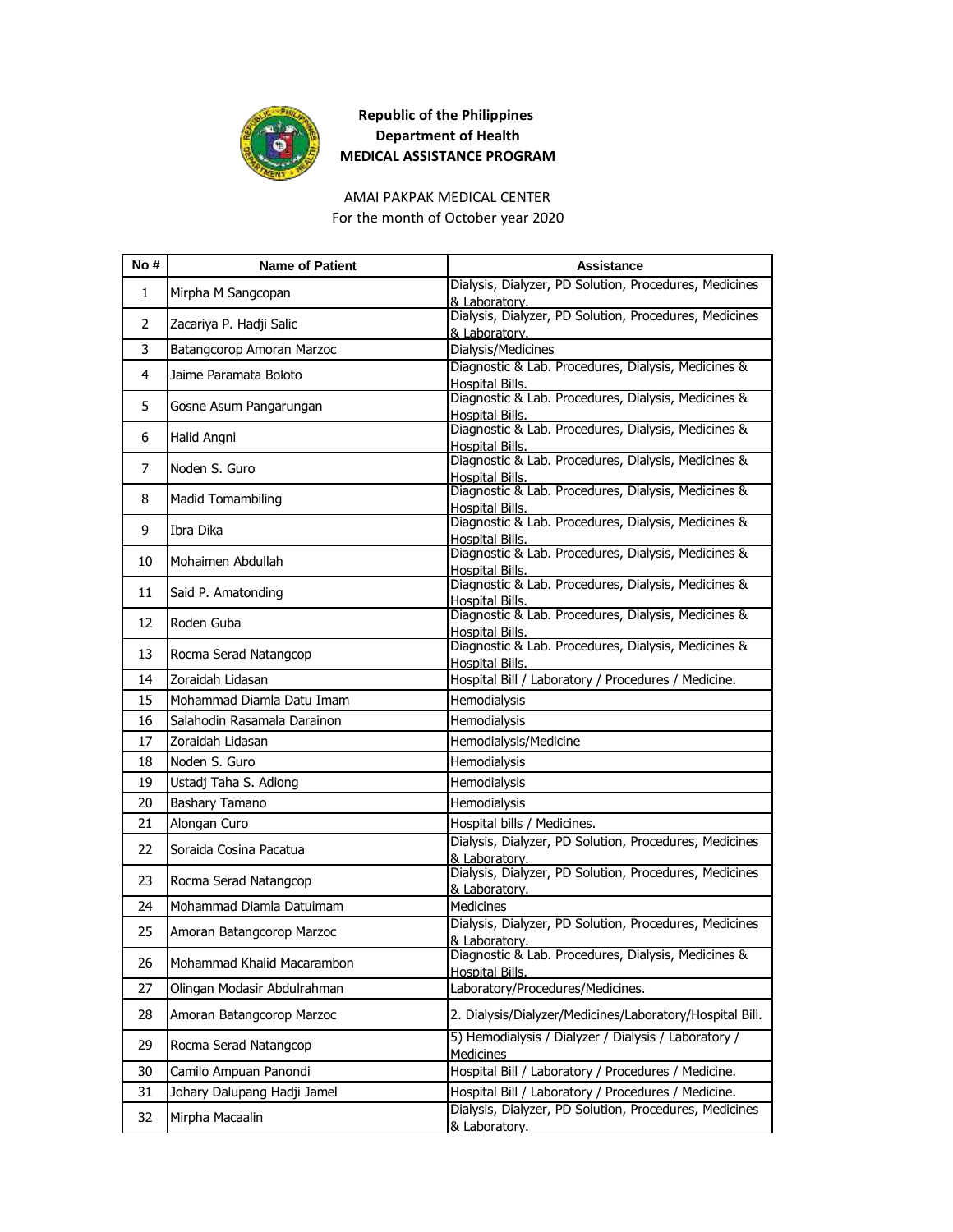| 33       | Zenaida G. Saligoin                              | Diagnostic & Lab. Procedures, Dialysis, Medicines &<br><b>Hospital Bills</b>                      |
|----------|--------------------------------------------------|---------------------------------------------------------------------------------------------------|
| 34       | Noden Sari Guro                                  | Dialysis, Dialyzer, PD Solution, Procedures, Medicines<br>& Laboratory.                           |
| 35       | Abdul Rahman Capampangan Tocalo                  | 2. Dialysis/Dialyzer/Medicines/Laboratory/Hospital Bill.                                          |
| 36       | Prince Yousheef S. Cadalay                       | Diagnostic & Lab. Procedures, Dialysis, Medicines &<br><b>Hospital Bills.</b>                     |
| 37       | Salahodin Rasamala Darainon                      | Medicines                                                                                         |
| 38       | Amoran Batangcorop Marzoc                        | Dialysis, Dialyzer, PD Solution, Procedures, Medicines                                            |
|          |                                                  | & Laboratory.<br>Dialysis, Dialyzer, PD Solution, Procedures, Medicines                           |
| 39       | Ustadj Taha S. Adiong                            | & Laboratory.<br>Diagnostic & Lab. Procedures, Dialysis, Medicines &                              |
| 40       | Junainah Ambang Ampaso                           | <b>Hospital Bills.</b>                                                                            |
| 41       | Ashari S. Amama                                  | 2. Dialysis/Dialyzer/Medicines/Laboratory/Hospital Bill.                                          |
| 42       | Zolaica A. Mangotara                             | 2. Dialysis/Dialyzer/Medicines/Laboratory/Hospital Bill.                                          |
| 43       | <b>Talib Saanoding</b>                           | 2. Dialysis/Dialyzer/Medicines/Laboratory/Hospital Bill.                                          |
| 44       | Allan Camama                                     | 2. Dialysis/Dialyzer/Medicines/Laboratory/Hospital Bill.                                          |
| 45       | Malik Sittie Naida                               | 2. Dialysis/Dialyzer/Medicines/Laboratory/Hospital Bill.                                          |
| 46       | Abdul Rahman Capampangan Tocalo                  | 2. Dialysis/Dialyzer/Medicines/Laboratory/Hospital Bill.                                          |
| 47       | Abdullatip Rascal                                | 2. Dialysis/Dialyzer/Medicines/Laboratory/Hospital Bill.                                          |
| 48       | Zinab Bayantol                                   | 2. Dialysis/Dialyzer/Medicines/Laboratory/Hospital Bill.                                          |
| 49       | Amierah Usudan                                   | Diagnostic & Lab. Procedures, Dialysis, Medicines &<br>Hospital Bills.                            |
| 50       | Zoraidah Lidasan                                 | Diagnostic & Lab. Procedures, Dialysis, Medicines &<br>Hospital Bills.                            |
| 51       | Peraco Derogongan Goling                         | Dialysis, Dialyzer, PD Solution, Procedures, Medicines<br>& Laboratory.                           |
| 52       | Alongan Curo                                     | Hospital bills / Medicines.                                                                       |
| 53       | Mirpha M Sangcopan                               | Dialysis, Dialyzer, PD Solution, Procedures, Medicines                                            |
| 54       | Adbul Rahman Tocalo                              | & Laboratory.<br>Dialysis, Dialyzer, PD Solution, Procedures, Medicines<br>& Laboratory.          |
| 55       | Amalbansa Arumpac Masbud                         | Dialysis, Dialyzer, PD Solution, Procedures, Medicines<br>& Laboratory.                           |
| 56       |                                                  |                                                                                                   |
|          | Johary Dalupang Hadji Jamel                      | Dialysis, Dialyzer, PD Solution, Procedures, Medicines                                            |
| 57       | Abdullatip Guro                                  | & Laboratory.<br>Diagnostic & Lab. Procedures, Dialysis, Medicines &                              |
|          |                                                  | <b>Hospital Bills.</b>                                                                            |
| 58<br>59 | Mohammad Diamla Datuimam<br>Nor-ain Tindeg       | Hemodialysis/Medicines/Lab. Procedures.<br>Dialysis, Dialyzer, PD Solution, Procedures, Medicines |
|          |                                                  | & Laboratory.                                                                                     |
| 60<br>61 | Johary Dalupang Hadji Jamel<br>Aisah L. Mamalpak | Hospital bills / Medicines.<br>Dialysis, Dialyzer, PD Solution, Procedures, Medicines             |
| 62       | Salahodin Rasamala Darainon                      | & Laboratory.<br>Dialysis, Dialyzer, PD Solution, Procedures, Medicines                           |
| 63       | Bashier D. Manalao                               | & Laboratory.<br>Diagnostic & Lab. Procedures, Dialysis, Medicines &                              |
| 64       | Bashier D. Manalao                               | Hospital Bills.<br>Diagnostic & Lab. Procedures, Dialysis, Medicines &                            |
| 65       | Calil Sarip Radiamoda                            | Hospital Bills.<br>Diagnostic & Lab. Procedures, Dialysis, Medicines &                            |
| 66       | Noden Sari Guro                                  | Hospital Bills.<br>Medicines                                                                      |